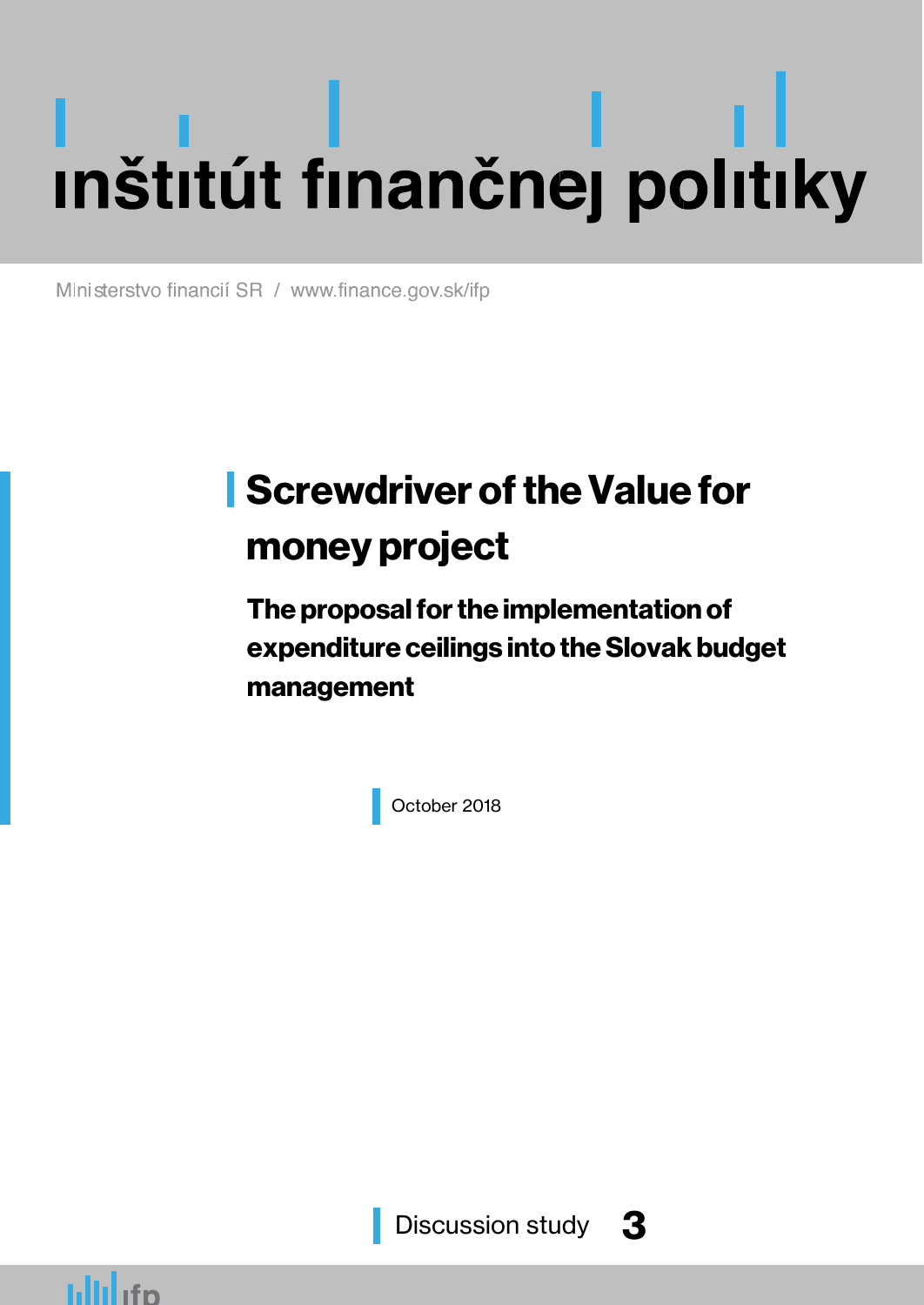### **Summary**

The introduction of binding multi-annual expenditure ceilings into Slovak budgetary practice could strengthen medium-term planning. It also has the potential to better anchor fiscal discipline and increase the counter-cyclicality of the fiscal policy. In addition, it could make the use of public expenditures more efficient, facilitate prioritization across public policies and support the application of the value for money principles. Expenditure ceilings could also lead to an additional strengthening of budget control and transparency. Expenditure rules are considered an optimal operational fiscal rule by the wider academic community as well as by various international institutions. This study aims to open a public debate on the possible form of expenditure ceilings in Slovakia. Following the practice of other countries, it is appropriate to test expenditure ceilings, based on real budgetary data over several years, before their final introduction within the country's budgetary rules.

### Authors

Peter Jakub [peter.jakub@mfsr.sk](mailto:peter.jakub@mfsr.sk) Jozef Kubala [jozef.kubala@mfsr.sk](mailto:jozef.kubala@mfsr.sk) Lucia Šrámková [lucia.sramkova@mfsr.sk](mailto:lucia.sramkova@mfsr.sk) Juraj Šuchta [juraj.suchta@mfsr.sk](mailto:juraj.suchta@mfsr.sk)

#### Attention

The paper presents the views of the authors and the Institute of Financial Policy (IFP), which do not necessarily reflect the official views of the Ministry of Finance of the Slovak Republic (MoF SR). The publication of studies by the Institute of Financial Policy aims to stimulate and improve the professional and public debate on current economic topics. Text quotations should therefore refer to the IFP (and not the MoF SR) as author of these views.

#### Vote of thanks

For valuable advice and remarks, the authors thank Peter Harvan, Michal Havlát (all IFP) and Eduard Hagara (IMF).

## **ullil**ifp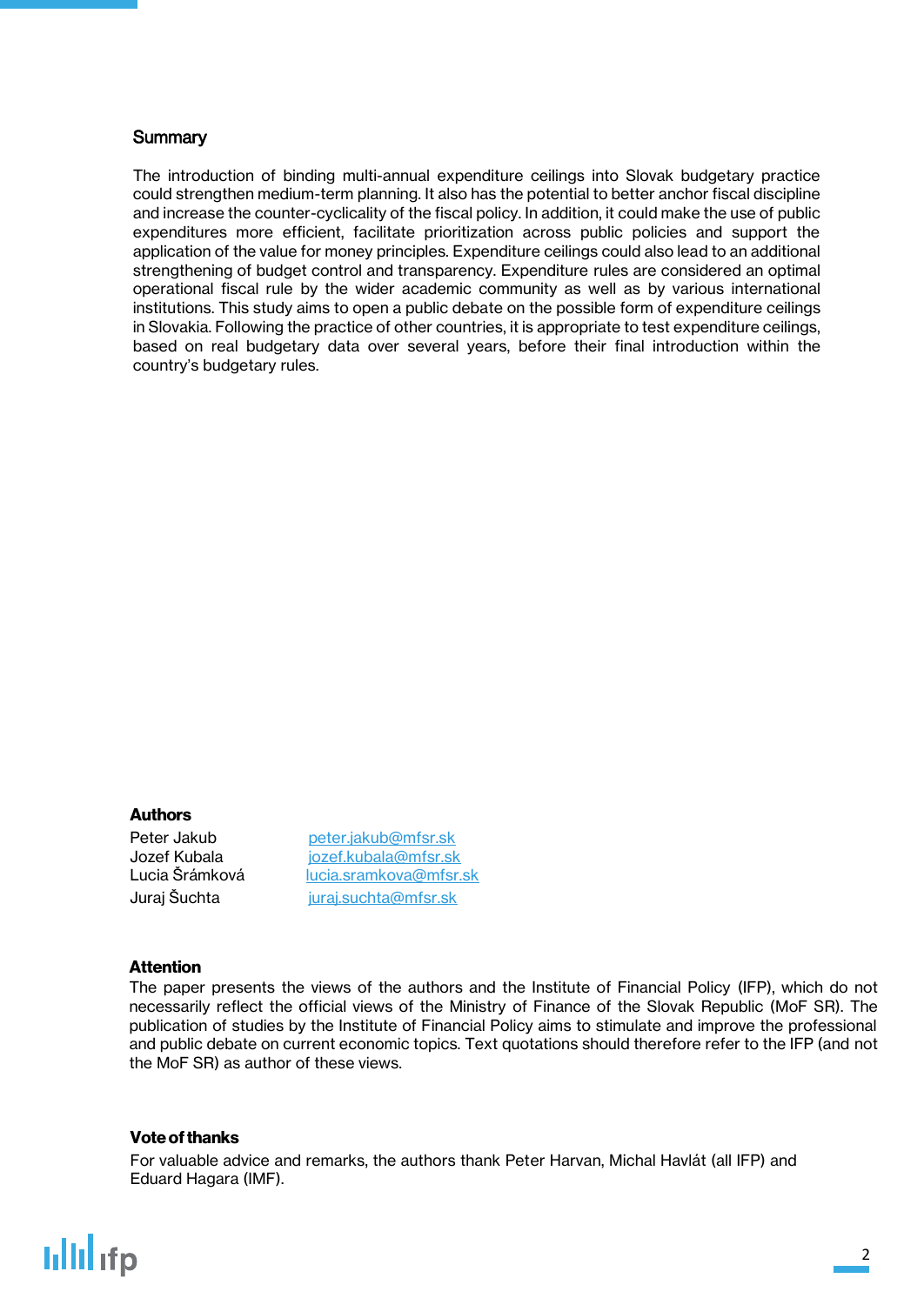## Table of Contents

| 1              |        |                                                                                  |  |  |  |
|----------------|--------|----------------------------------------------------------------------------------|--|--|--|
| $\overline{2}$ |        |                                                                                  |  |  |  |
| 3              |        |                                                                                  |  |  |  |
|                |        | 3.1 Formulation of expenditure ceilings and their connection to aggregate fiscal |  |  |  |
|                |        |                                                                                  |  |  |  |
|                | 3.1.1. |                                                                                  |  |  |  |
|                | 3.1.2. | Trajectory to achieve the medium-term budgetary objective (improvement of        |  |  |  |
|                | 3.1.3. |                                                                                  |  |  |  |
|                | 3.1.4. |                                                                                  |  |  |  |
|                | 3.1.5. |                                                                                  |  |  |  |
|                | 3.1.6. |                                                                                  |  |  |  |
|                |        |                                                                                  |  |  |  |
|                | 3.2.1  |                                                                                  |  |  |  |
|                | 3.2.2  |                                                                                  |  |  |  |
|                | 3.2.3  |                                                                                  |  |  |  |
|                |        |                                                                                  |  |  |  |
|                | 3.3.1  |                                                                                  |  |  |  |
|                | 3.3.2  |                                                                                  |  |  |  |
|                | 3.3.3  |                                                                                  |  |  |  |
|                | 3.3.4  |                                                                                  |  |  |  |
|                | 3.3.5  | Correction mechanism and technical updates of the expenditure ceiling22          |  |  |  |
| 4              |        |                                                                                  |  |  |  |
| 5              |        |                                                                                  |  |  |  |
| 6              |        |                                                                                  |  |  |  |

# **Iilli** ifp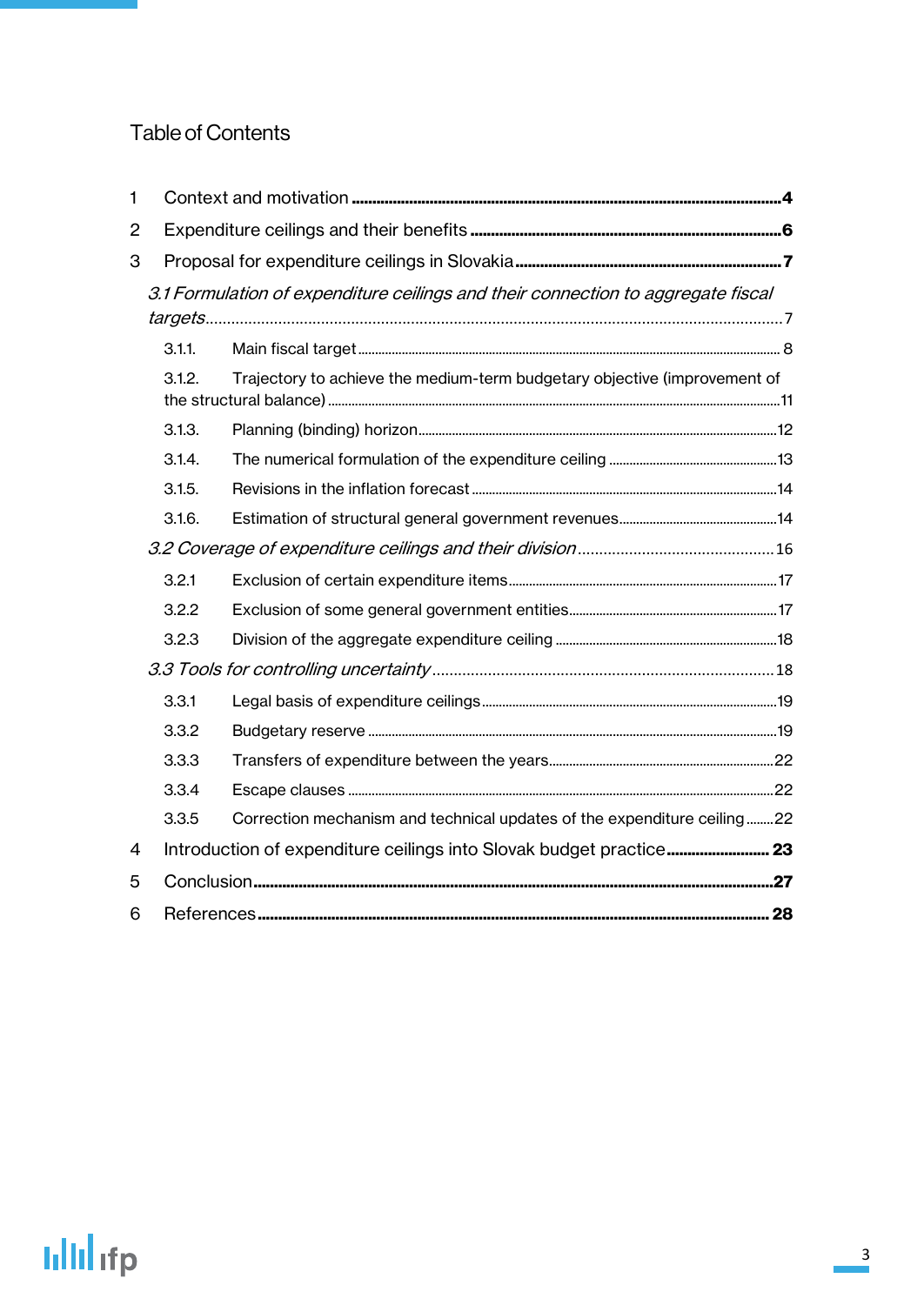## <span id="page-3-0"></span>1 Context and motivation

At the beginning of 2018 the Ministry of Finance of the Slovak Republic (MoF SR) announced preparatory work on expenditure ceilings. This commitment was also confirmed in the current [Stability Programme.](http://finance.gov.sk/Default.aspx?CatID=120) Simulations of expenditure ceilings prior to their actual implementation (including an assessment of several possible variants) should assess the robustness of the tool for potential shocks in the external environment, other potential macroeconomic shocks, revisions in statistical reporting, and also implications for the budgetary process.

The initiative monitors the most up-to-date international practice within the budgetary planning. Binding expenditure ceilings are considered by the wider academic community [\(Carnot, 2014,](http://ec.europa.eu/economy_finance/publications/economic_paper/2014/pdf/ecp526_en.pdf) [Claeys et al, 2015;](http://bruegel.org/2016/03/a-proposal-to-revive-the-european-fiscal-framework/) Bénassy-[Quéré, et al, 2018](https://cepr.org/active/publications/policy_insights/viewpi.php?pino=91)), together with international institutions [\(IMF,](https://www.imf.org/external/pubs/ft/sdn/2015/sdn1509.pdf) [EC,](https://ec.europa.eu/commission/sites/beta-political/files/reflection-paper-emu_en.pdf) [OECD\)](https://www.oecd.org/eco/Achieving-prudent-debt-targets-using-fiscal-rules-OECD-policy-note-28.pdf), the most appropriate operational fiscal rule<sup>1</sup> for budgetary management. Today expenditure rules are used by around 45 countries in the world<sup>2</sup>. Already in the 1990s, some European countries introduced expenditure ceilings to meet the Maastricht criteria regarding required levels for general government (GG) debt and the deficit figures. The best-known examples are Sweden and the Netherlands, whose fiscal frameworks are today considered to be one of the best  $(EC, 2010)$ . The economic literature points to the fact that mandatory expenditure frameworks are associated with better budgetary outcomes<sup>3</sup>. Furthermore, countries with binding budgetary frameworks may also be able to refinance their debt even at its relatively higher levels (Chart 1).

Chart 1: Yields on 10Y government bonds (vertical axis) at various levels of general government gross debt (horizontal axis) – 2013



Note: States marked in red have binding medium-term budgetary framework. Austria, Finland, the Netherlands and Sweden at the level of total expenditure. France and the UK at ministerial level. Source: Eurostat, IMF

Greater emphasis on expenditure ceilings also comes from the development of fiscal surveillance at the European level. In order to simplify European budgetary rules, EU finance

<sup>&</sup>lt;sup>1</sup> Also, in view of meeting the most important fiscal policy criteria, through evaluation of criteria from Kopits and [Symanský](https://www.imf.org/en/Publications/Occasional-Papers/Issues/2016/12/30/Fiscal-Policy-Rules-2608) (1998). These are the criteria: 1) Good definition, 2) Transparency, 3) Suitability, 4) Consistency, 5) Simplicity, 6) Flexibility, 7) Enforceability, 8) Efficiency.

<sup>&</sup>lt;sup>2</sup> According to the International Monetary Fund [database.](https://www.imf.org/external/datamapper/fiscalrules/Fiscal%20Rules%20at%20a%20Glance%20-%20Background%20Paper.pdf)

<sup>&</sup>lt;sup>3</sup> Several authors have analyzed the impact of expenditure ceilings on fiscal indicators by econometric methods (e.g. [Cordes et al, 2015\)](https://www.imf.org/en/Publications/WP/Issues/2016/12/31/Expenditure-Rules-Effective-Tools-for-Sound-Fiscal-Policy-42706).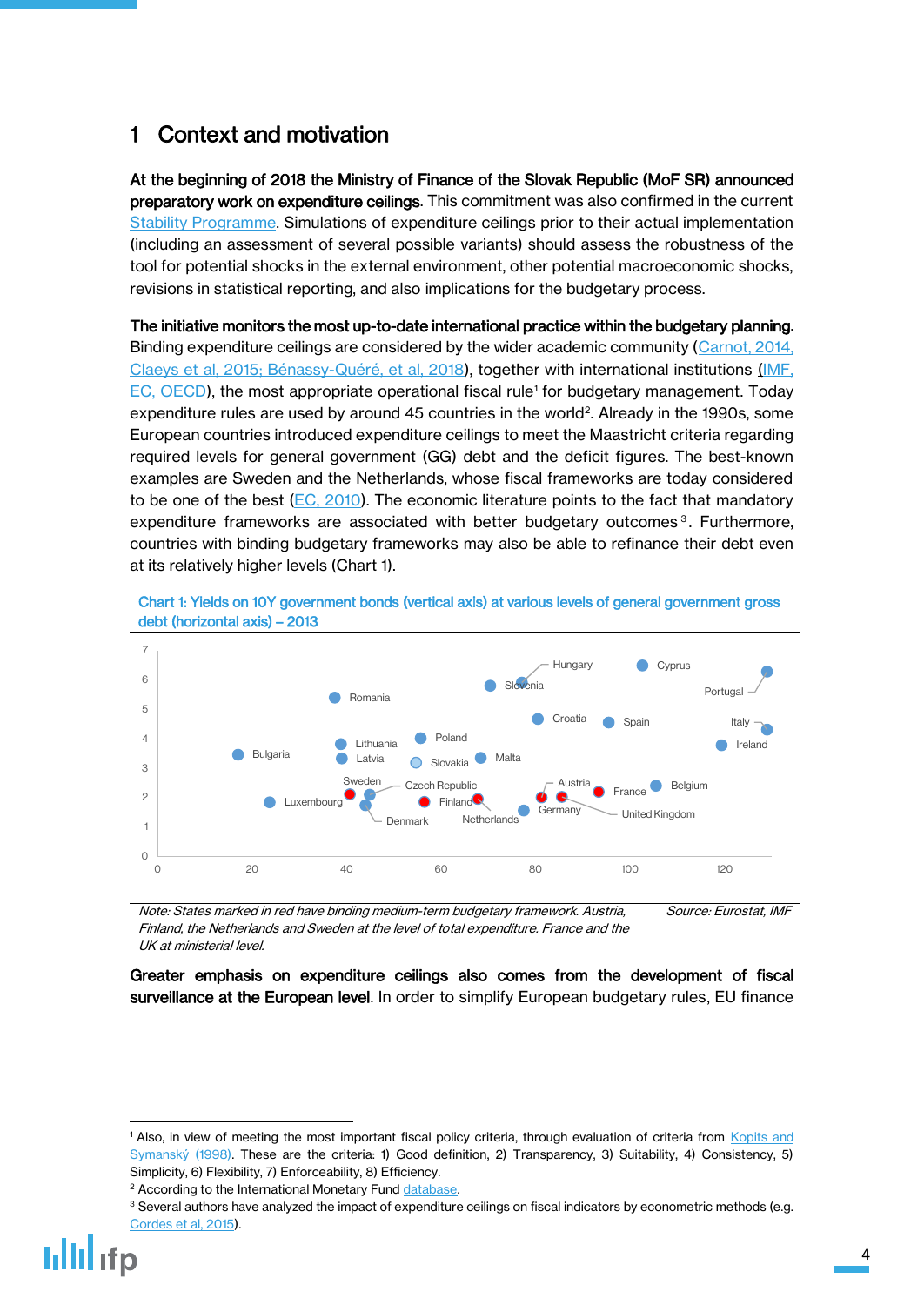ministers agreed<sup>4</sup> in 2016 to increase <u>the emphasis on the expenditure rule<sup>5</sup></u> when assessing budgets under the Stability and Growth Pact rules. Furthermore, at the end of 2017, the European Commission presented <u>draft Council Directive.</u><sup>6</sup> According to the Directive, in addition to the objective of a structurally balanced budget (MTO<sup>7</sup>), national fiscal frameworks should include provisions regarding binding medium-term expenditure plan defined for the whole election period<sup>8</sup>.

#### BOX 1: The importance of monitoring the development of public expenditure

The lack of emphasis on binding expenditure plans explains the unhealthy fiscal position of several euro area countries before the outbreak of the financial crisis. Deviations from the medium-term budgetary plans were mainly due to developments on the expenditure side of the budget (Chart 2). At the time when the global financial crisis hit, the general government revenues (which in the previous years cyclically increased compared to the budget plan) subsequently dropped sharply. Given certain degree of expenditure rigidity, there was a steep increase in government deficits and total indebtedness (Chart 3). The average GG gross debt in the EU increased by more than 30 percentage points of GDP over the fiveyear horizon.

Excessively loose expenditure plans in the pre-crisis times is also confirmed by the economic literature. According to the analysis by [Hauptmeier et al, 2011,](http://citeseerx.ist.psu.edu/viewdoc/download?doi=10.1.1.186.3294&rep=rep1&type=pdf) the application of neutral expenditure policies based on binding expenditure rules would have led to a lower level of primary expenditure in 2009 by 2 to 3.5 p.p. of GDP compared to their real value<sup>9</sup>. Similarly [Turrini \(2008\)](http://ec.europa.eu/economy_finance/publications/pages/publication12600_en.pdf) confirmed that the pre-crisis pro-cyclically-released fiscal policy concerned mainly countries without binding expenditure rules.



 $\ddot{\phantom{a}}$ <sup>4</sup> The Council of Finance Ministers (ECOFIN) approved the report of the Consultative Economic and Financial Committee (EFC).

<sup>&</sup>lt;sup>9</sup> It concerns the euro area countries with the exception of Germany.



<sup>5</sup> So called "Expenditure benchmark", which was introduced as a tool for assessing compliance with the preventive part of the Growth Stability Pact within the framework of European fiscal rules in 2011. However, this tool does not function as an operational tool for setting and managing the budget in a number of countries, including Slovakia.

<sup>&</sup>lt;sup>6</sup> To strengthen fiscal responsibility and fiscal medium-term orientation in the Member States. This Directive partly follows on from the previous [Council Directive of 2011,](https://eur-lex.europa.eu/legal-content/SK/TXT/?uri=CELEX:32011L0085) which sets minimum requirements for the medium-term budgetary frameworks for EU Member States.

 $^7$  Medium term-objective, (the medium-term budgetary objective in the form of a structurally balanced budget), the achievement of which will ensure a sustainable trajectory of public debt.

<sup>&</sup>lt;sup>8</sup> This Directive raises the weight of national principles when setting operational fiscal rules.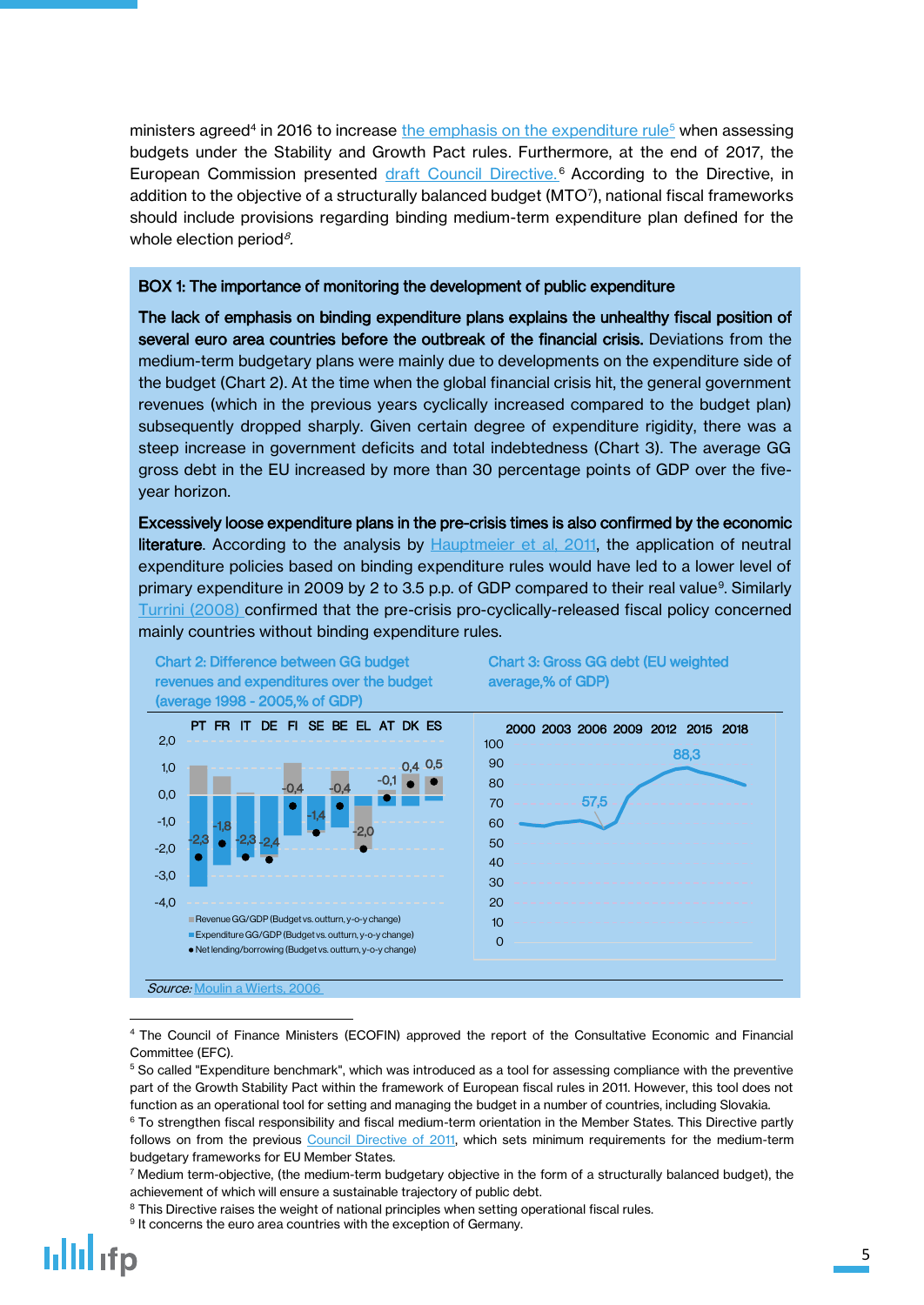## <span id="page-5-0"></span>2 Expenditure ceilings and their benefits

The main benefits of expenditure ceilings include anchoring of fiscal discipline, anti-cyclical fiscal policy, more efficient spending of resources and more transparent budgetary process. Although variants of expenditure ceilings vary considerably among countries, they are associated with several common characteristics. Expenditure ceilings can be understood as an upper limit to a specified portion of general government expenditure under government control, usually over the medium term horizon. In order to strengthen the emphasis on prioritizing expenditure, the aggregate expenditure ceilings are set and announced at the start of the budgetary procedure, before the budget requirements of individual ministries and general government entities. The calibration of expenditure ceilings is mostly linked to the achievement of fiscal targets, abstracting from temporary cyclical fluctuations in revenues. The possible characteristics or variants of expenditure ceilings are described in more detail by Slovak and foreign economic literature (e.g. Horváth a [Ódor, 2009](https://www.nbs.sk/_img/Documents/PUBLIK/DP_2-2009.pdf), [Ódor, 2016](http://www.rozpoctovarada.sk/download2/EXP_CEILINGS_FV_final_04.pdf), [Cordes et](https://www.imf.org/external/pubs/ft/wp/2015/wp1529.pdf)  [al, 2015,](https://www.imf.org/external/pubs/ft/wp/2015/wp1529.pdf) [Lledo et al, 2018\)](https://www.imf.org/en/Publications/Fiscal-Affairs-Department-How-To-Notes/Issues/2018/03/15/How-to-Select-Fiscal-Rules-A-Primer-45552)

### Strong anchor for fiscal discipline

In the medium term, the expenditure ceiling is generally bound to meet specific output fiscal targets. It is the expenditure side that is most closely associated with the problem of "deficit bias" <sup>10</sup> (BOX 1). A clear and credible commitment not to exceed expenditure ceilings over the set horizon therefore encourages fiscal discipline<sup>11</sup> . Improving the fiscal discipline also results from the fact that mandatory medium-term budgeting prevents additional expenditure increases in subsequent years. The fact that the existence of expenditure rules leads to better fiscal outcomes is also confirmed by the economic research [\(Cordes et al, 2015\)](https://www.imf.org/external/pubs/ft/wp/2015/wp1529.pdf). The positive impact on public finances is stronger if the expenditure ceilings are binding for a period of at least three years (Nerlich a [Reuter, 2013\)](https://www.ecb.europa.eu/pub/pdf/scpwps/ecbwp1588.pdf?a7b3bc425c8f13a6cbfb802304d0da96) and if they are also legally anchored (von Hagen et [al, 2005\)](https://poseidon01.ssrn.com/delivery.php?ID=551078094095125011071001116025012095113049061083007066108124000002119093018007106090034029025017045016027107103000087116125106034036032044070124006015124080046013094124104030106125090070077064016067085121079116126092025112066097109069066099118&EXT=pdf)

## Counter - cyclical fiscal policy

Expenditure ceilings ignore temporary cyclical surprises, both positive and negative, thus increasing anti-cyclical fiscal policy<sup>12</sup>. Expenditure ceilings are a desirable tool especially in good times. They help to achieve that the additional cyclical revenues are saved at the time when the economy is overheating. Similarly, during economic downturn, they anchor fiscal space for the functioning of automatic stabilizers (in particular unemployment benefits), which mitigate the economic downturn. Medium-term mandatory expenditure ceilings can also help diminish the budgetary impacts of the election cycle (Bonfati a [Forni, 2017\)](https://www.imf.org/en/Publications/WP/Issues/2017/01/20/Fiscal-Rules-to-Tame-the-Political-Budget-Cycle-Evidence-from-Italian-Municipalities-44553), which causes excessive expenditure growth in the pre-election year. Overall, expenditure ceilings are thus effective in alleviating economic imbalances.

### More efficient public expenditures

Expenditure ceilings create better incentives for the reallocation of public resources towards more efficient expenditure titles. An ex-ante top-down ceiling creates more pressure for effective allocation of limited financial resources. The positive effect is stronger if, in the second step, the aggregate expenditure ceilings are also divided into individual line ministries. Clearly determined fiscal space in the medium term should also help with expenditure items

<sup>&</sup>lt;sup>12</sup> Assuming the expenditure ceiling are defined ex-ante in the form of year-on-year growth or maximum ceilings and not in relation to GDP.



 $\ddot{\phantom{a}}$ <sup>10</sup> It stems in particular from the problem of time inconsistency when the costs of a higher deficit are not internalized in short term [\(Kydland and Prescott, 1977\)](https://minneapolisfed.org/~/media/files/research/prescott/papers/rulesdiscretion.pdf?la=en).

<sup>11</sup> Greater predictability of fiscal policy over the longer term horizon is an important signal for the business environment.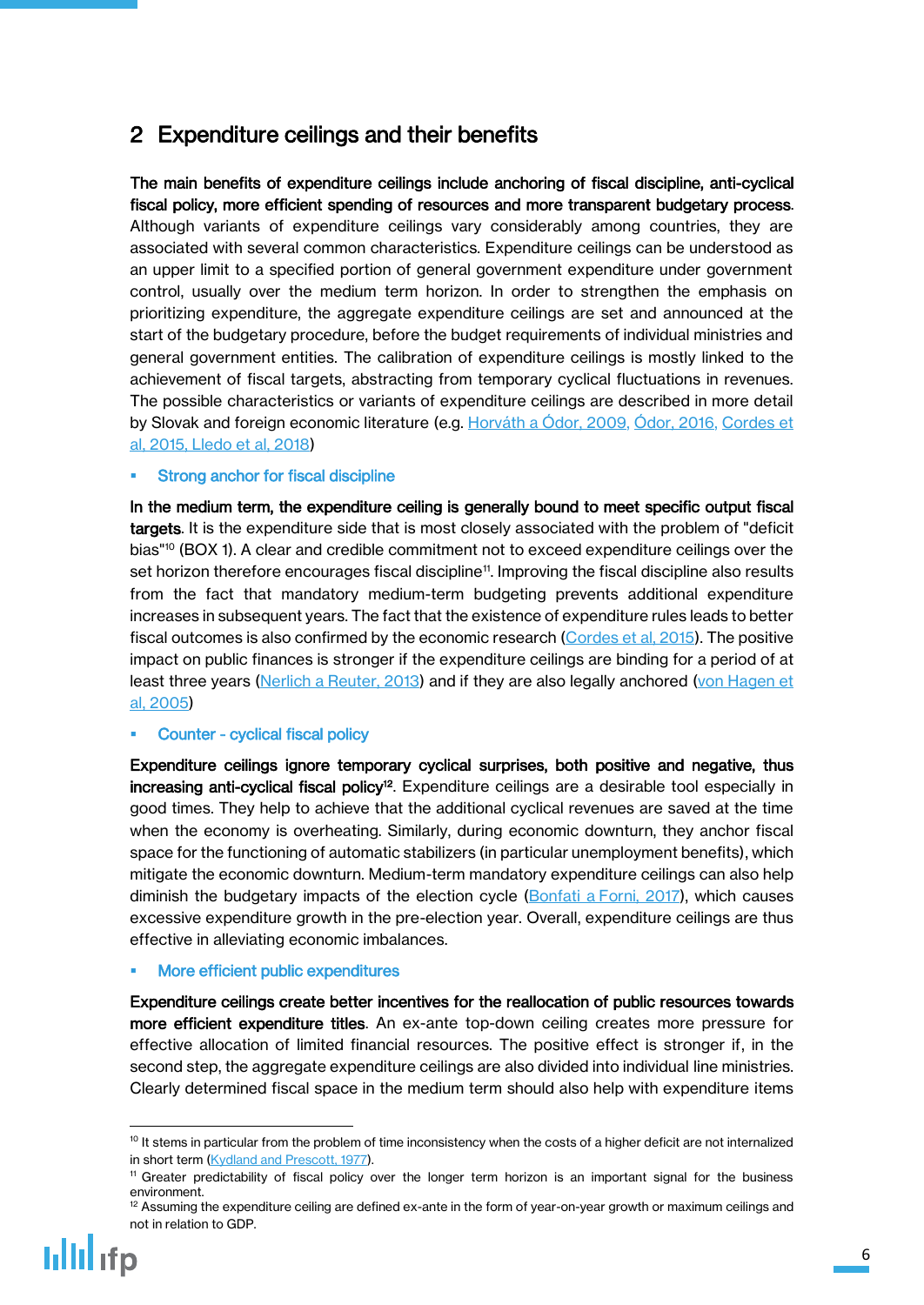over one fiscal year (especially investment projects). Medium-term expenditure ceilings (with the possibility of expenditure shift between years) can also help to prevent inefficient spending of last-minute expenditure (the so-called December effect). In several countries, the introduction of expenditure ceilings was accompanied by further budgeting reforms (Ayuso i [Casals, 2012,](http://ec.europa.eu/economy_finance/publications/economic_paper/2012/pdf/ecp473_en.pdf) [Cordes et al, 2015\)](https://www.imf.org/external/pubs/ft/wp/2015/wp1529.pdf). In Slovakia, expenditure ceilings would become the main strategic framework for the Value for Money project and would enhance its deeper implementation. In the longer term, they could support reforms aimed at enhancing the program budgeting.

A more transparent budgetary process and improved budget control

Expenditure rules are more transparent<sup>13</sup> and easier to manage and control compared to other fiscal rules [\(Deroose et al, 2006\)](https://www.econbiz.de/Record/national-expenditure-rules-and-expenditure-outcomes-evidence-for-eu-member-states-deroose-servaas/10003298269). Expenditure ceilings focus on the part of revenue and expenditure that is under direct government control. The clear definition of responsibility increases the incentives for the delivery of budgetary commitments. Expenditure ceilings are therefore an appropriate operational rule for ex-ante budget management and its ex-post evaluation. In addition, to operationalize expenditure ceilings in the budgetary process, usually, a baseline scenario of existing costs of current policies and a quantification of the costs of new policies and priorities is quantified. Such a structure of public finances makes clearer how public funds are redistributed, which in turn improves the accountability of government policies.

## <span id="page-6-0"></span>3 Proposal for expenditure ceilings in Slovakia

Appropriate parametrization of expenditure ceilings is important for its reliability and stability. Up to one third of the expenditure rules were abolished in different countries for various political and economic reasons [\(Cordes et al, 2015\)](https://www.imf.org/external/pubs/ft/wp/2015/wp1529.pdf). Therefore, it is important that the final form of expenditure ceilings reflects political preferences and national specificities and is subject to wider political debate in the country. This will ensure consensus and its stability in the future. In the following sections, we describe key parameters of our proposal for the expenditure ceilings. We divide them into three main areas: 1) Formulation of expenditure limits and their connection to aggregate fiscal targets; 2) Their range and detail; 3) Tools for controlling uncertainty.

## <span id="page-6-1"></span>3.1 Formulation of expenditure ceilings and their connection to aggregate fiscal targets

The numerical calculation of expenditure ceilings is based on expected economic developments, budgetary targets, defined ceiling scope and reserve for unexpected developments. Expenditure ceilings are determined in the first step by the expected GG revenue stemming from medium-term forecasts and existing legislation. On the top of it the ceiling is additionally higher in case of planned GG deficit and, on the other hand, lower in the case of the planned surplus. As the next step, it is appropriate to exclude certain items from the expenditure ceiling, especially those not under the control of the government. Due to the uncertainty of medium-term macroeconomic developments, the initial expenditure ceiling to be allocated to line ministries may be reduced by a reserve for unexpected macroeconomic developments. The individual parameters are explained in more detail in the following parts. An illustrative numerical example is given in Appendix 2.

 $\ddot{\phantom{a}}$ <sup>13</sup> Especially if they are expressed nominally as maximum ceiling of authorized expenditure levels.

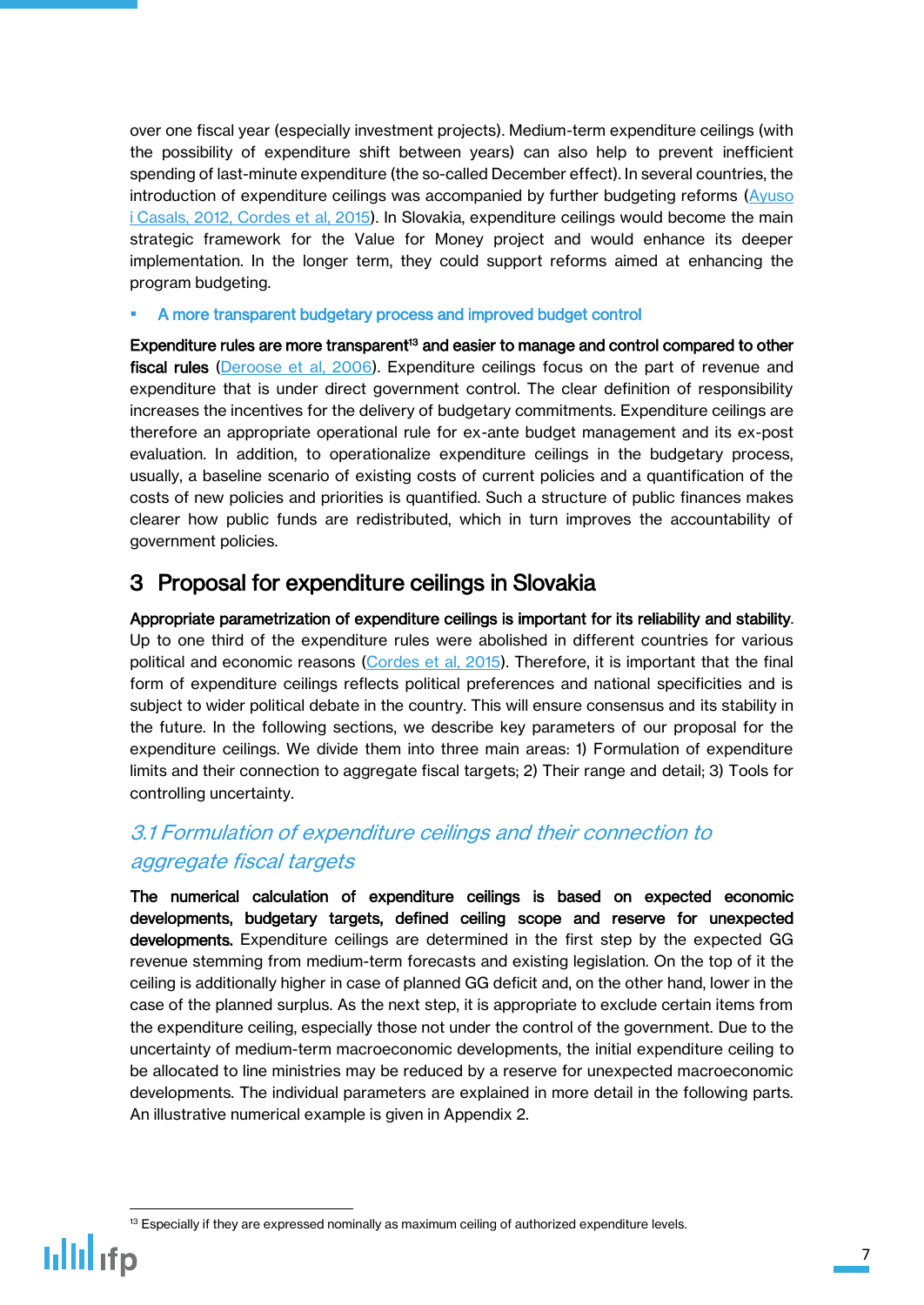### Expenditure ceiling  $t =$

- targeted (structural) balance of general government  $_t$ + estimation of GG (structural) revenues (tax and non-tax)<sub>t</sub> - general government items deducted from the expenditure ceiling  $_t$ - reserve for unexpected development  $_t$ 

## <span id="page-7-0"></span>3.1.1. Main fiscal target

It is appropriate to quantify the expenditure ceilings in such a way, that their fulfillment leads to the achievement of the aggregate fiscal targets. Many countries limit public expenditure by a simple numerical rule, for example by allowing growth in expenditure at the level of inflation or economic growth (e.g. Spain). An alternative is to link their calculation to achieve the main fiscal target. In this way, the expenditure rules serve in many countries as a main operational tool to achieve a balanced budget (Sweden), or even a more directly, at targeted level of public debt (e.g. Israel). By combining both approaches, it is possible to calibrate expenditure ceilings linked to the trajectory to achieve overall long-term sustainability.



Graph 1: Combination of expenditure rules with other fiscal rules (number of countries)

Calibration of the expenditure ceilings could take place in three steps - starting with the determination of the safe debt threshold, calculation of corresponding structural balance objective, leading to the final value of the nominal expenditure ceilings. To establish a long-term anchor for public finances a safe level of gross debt, which does not create risks to the longterm fiscal sustainability and does not prevent sustainable economic growth, should be defined. In the next step, it is necessary to outline a medium-term budgetary objective<sup>14</sup> (in the form of a structural balance), as an intermediate medium-term anchor. The medium-term budgetary objective corresponds to the level of the government deficit or surplus that has a direct and predictable link to the desired path of the debt trajectory towards its anchor value. The medium-term budgetary objective can be derived from the so called minimal MTO under the Stability and Growth Pact rules or from the long-term sustainability indicator (GAP indicator)<sup>15</sup>, taking into account the national specificities. As a third step, the nominal expenditure ceilings themselves can be quantified based on the ex-ante targeted improvement of the structural balance in the set horizon towards the MTO value.<sup>16</sup> In this way,

<sup>&</sup>lt;sup>14</sup> The English medium-term objective (MTO) is used as a medium-term budgetary objective in the preventive part of the Growth Stability Pact.

<sup>&</sup>lt;sup>15</sup> The sustainability indicator quantifies the level of improvement in the medium-term horizons so that the gross general government debt does not exceed the set risk level even at the long-term horizon (50 years), taking into account demographic pressures for several decades in advance. Implicitly, it quantifies the medium-term budgetary objective (in the form of a structural balance) consistent with long-term sustainability.

 $16$  The horizon can also be set for a period exceeding one electoral cycle.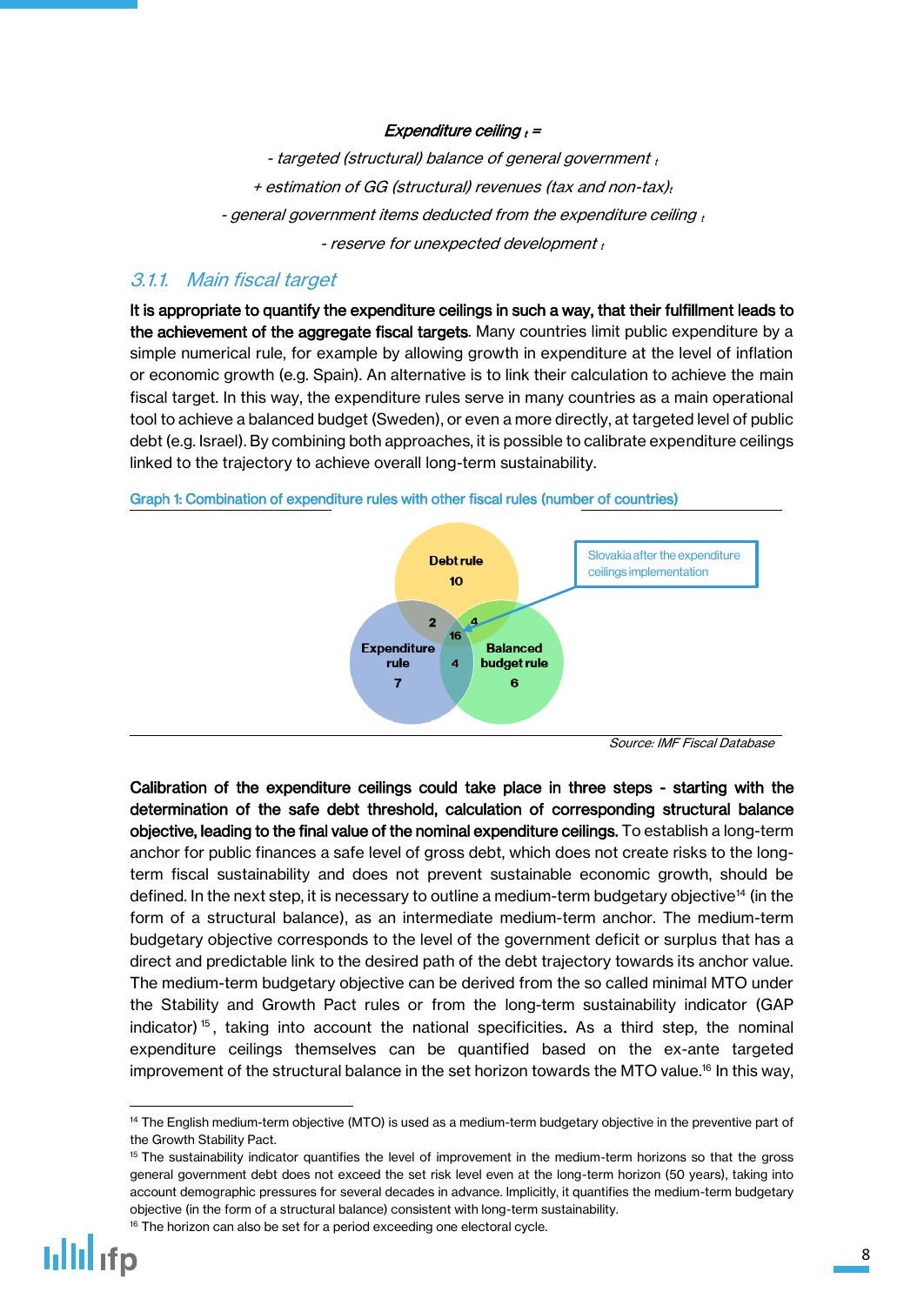nominal expenditure ceilings would serve as the main operational instrument under direct government control to converge to long term sustainability (BOX 2).

#### Linking expenditure ceilings to aggregate fiscal targets

A natural choice for the main fiscal anchor is the optimal (safe) level of the gross debt. An anchor to which a state of public finances should converge (or which should not be exceeded) should be expressed as a stock variable. This is, for example, the general government gross debt, which reflects better the long-term trends, potential materialization of risks outside the balance of the economic outturn, and also takes into account the past deviations. Flow variables, such as the general government balance, which reflect only a short one-year horizon, do not take into account these impacts sufficiently. The maximum debt level could thus represents an appropriate fiscal anchor for the desired state of public finances, from which the annual fiscal objectives should be determined in the first place. The role of such an anchor in Slovak fiscal framework is the debt brake, which assumes that a safe level of Slovak debt is at 40% of GDP<sup>17</sup>. A less strict option would be the Maastricht threshold of 60% of GDP, which, however, may not fully reflect national specificities.

To operationalize the debt threshold within the budgetary framework, medium-term objective expressed as the targeted structural balance of the GG management, needs to be set as well. Gross GG debt (and hence its safe level) is not a measure over which government has a direct control (e.g. because of the volatility of GDP growth or off-balance sheet operations). Therefore, a more operational budgetary rule is needed for better budgetary control and stability. Such a rule is a so-called the medium-term budgetary objective (MTO) from the Stability and growth pact, the achievement of which is consistent with the ex-ante targeted debt trajectory at the chosen horizon. The medium-term budgetary objective quantifies the level of general government management balance that needs to be achieved, so that the GG gross debt converges to the chosen optimal level of indebtedness, given the expected rate of economic growth.

The value of MTO should take into account, in addition to the current budgetary and macroeconomic trends, future implicit liabilities. Many liabilities that will burden the Slovak public finances in the future can be estimated already today with satisfactory degree of precision. This is, in particular, the expected impact of ageing, which will increase GG expenditure, in particular on health care, pensions and long-term care. At the same time, ageing of population will also moderately slow down the growth potential of Slovak economy<sup>18</sup>. It is also appropriate to take into account the fact, that approximately once every decade public finances face the materialization of risks outside the general government balance sheet, with a negative fiscal impact of several percentage points of GDP<sup>19</sup>. Quantification of the above mentioned impacts is to a large extent the focus of long-term sustainability indicators (e.g. indicators S1, S2 from [the European Commission or long-term sustainability](https://ec.europa.eu/info/sites/info/files/economy-finance/ip071_en.pdf)  [indicator, the so called G](https://ec.europa.eu/info/sites/info/files/economy-finance/ip071_en.pdf)AP indicator calculated by [the Slovak Council for Budget](http://www.rozpoctovarada.sk/svk/rozpocet/129/sprava-o-dlhodobej-udrzatelnosti-verejnych-financii)  [Responsibility\). These indicators indirectly quantify required level of GG balance](http://www.rozpoctovarada.sk/svk/rozpocet/129/sprava-o-dlhodobej-udrzatelnosti-verejnych-financii) to be

<sup>&</sup>lt;sup>17</sup> According to the current version of [Constitutional Fiscal](http://www.rozpoctovarada.sk/images/Legislativa_SR/Zakon_493_2011_20121028.pdf) Responsibility Act the general government gross debt at 40% of GDP is considered as the lowest sanctioning band only from 2027 (when the transition period ends). During the transition period, the sanctioning zones are higher by 10 p.p. and their final values are gradually decreasing in the period 2018 - 2027 (by 1 p.p. per year).

<sup>&</sup>lt;sup>18</sup> More in **[IFP Policy Brief](http://www.finance.gov.sk/Default.aspx?CatID=11771)** on update of the long-term projections of the European Commission on aging populations. <sup>19</sup> On average, once every 12 years there is a materialization of off-balance sheet events with an average fiscal impact of 6% of GDP [\(Bova et, al, 2016\)](https://www.imf.org/external/pubs/ft/wp/2016/wp1614.pdf). These include, in particular, the rescue of the banking sector, natural disasters, the failure of PPP projects, the rescue of state-owned enterprises, the litigation, etc.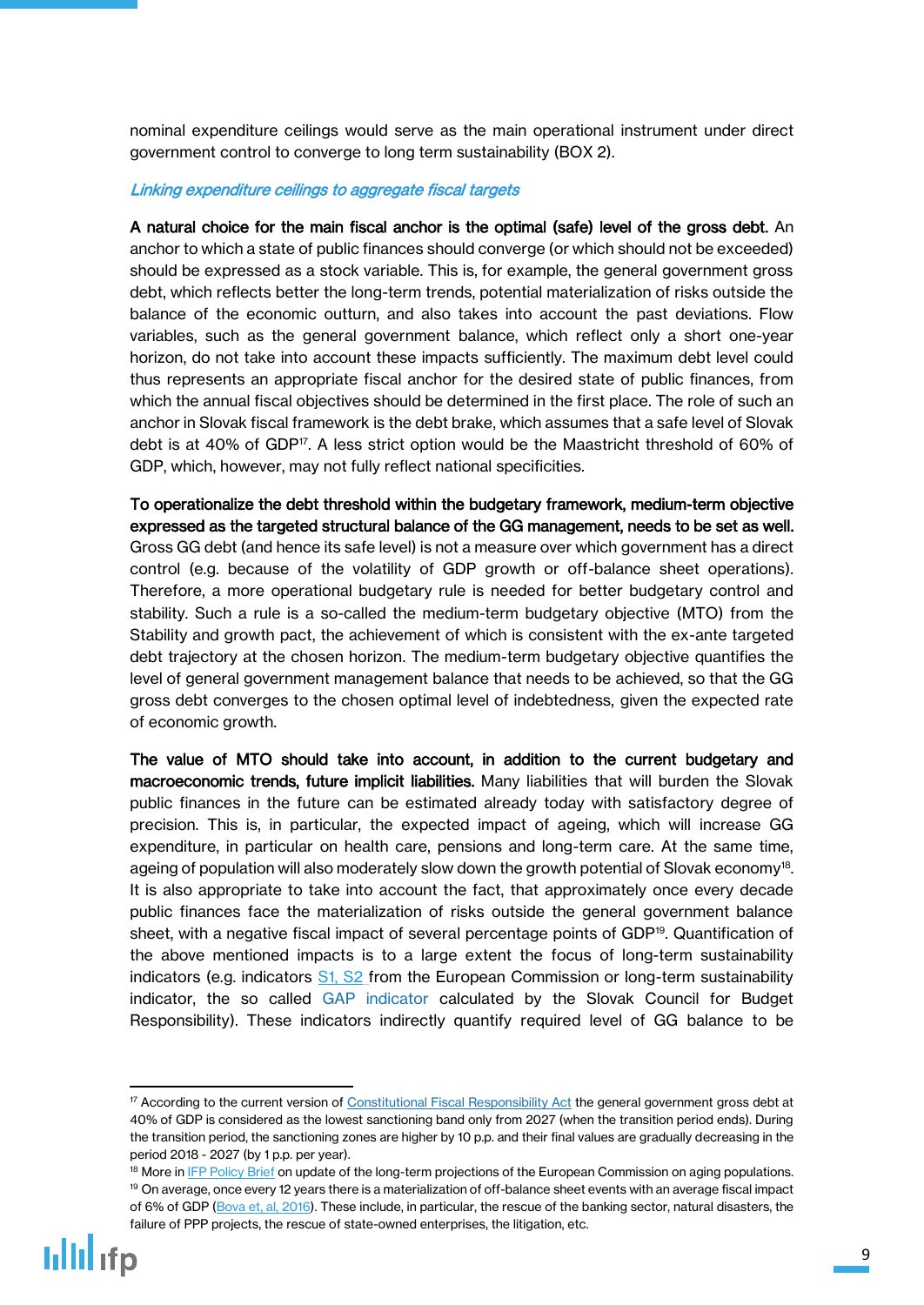[achieved in the medium term horizon, so that the gross general government debt does not](http://www.rozpoctovarada.sk/svk/rozpocet/129/sprava-o-dlhodobej-udrzatelnosti-verejnych-financii)  [exceed its higher risk levels even in the longer](http://www.rozpoctovarada.sk/svk/rozpocet/129/sprava-o-dlhodobej-udrzatelnosti-verejnych-financii) run, under no policy change assumption.

The choice on the level of the MTO is at the discretion of the government, but it should reflect on the recommendations of individual institutions such as the European Commission or the Council for Budget Responsibility (CBR). Taking into account long-term demographic developments means that Slovakia needs a stricter medium-term budgetary objective than one that would correspond to today's economic growth and the current evolution of expenditure policies. At the same time, this means that a sufficient fiscal reserve should be created against the safe debt level threshold, which would also absorb the expected increase in ageing-sensitive expenditure. While it may appear that the medium-term objective is purely a technocratic concept, the decision of its value also reflects the desired level of intergenerational justice, which is also a political concept. Therefore, when setting the mediumterm budgetary objective the government should take into account the recommendations of individual institutions (European Commission, CBR) and to publicly justify its choice by a "comply or explain" principle. However, a minimum requirement could be to respect the medium-term budgetary objective stemming from the requirements of the Stability and Growth Pact (in more detail Box 2).

### BOX 2: Setting of the medium-term budgetary objective (MTO)

The medium-term budgetary objective could be ultimately based on the long-term sustainability indicator (GAP), which takes into account the specificities of the Slovak economy. While the European Commission quantifies the minimum level of the medium-term objective as a structural deficit of 1% of GDP, the Council for Budget Responsibility (CBR) calculates necessary MTO as structural surplus of 0.3 to 0.4% of GDP. The reason is, in particular, the different methodology and technical assumptions and, to a lesser extent, the input data of the long-term forecast by both institutions. CBR derives a sustainability indicator from the 50% of GDP debt threshold, according to the highest national debt brake band, also supported by [a study](http://www.rozpoctovarada.sk/svk/rozpocet/281/is-the-maastricht-debt-limit-safe-enough-for-slovakia) on even lower current safe level of debt at 40 % of GDP). The debt limit at 40% of GDP is considered adequate for Slovakia by the OECD, as well (Fall [et al, 2015\)](https://www.oecd-ilibrary.org/docserver/5jrxtjmmt9f7-en.pdf?expires=1531903104&id=id&accname=guest&checksum=502EF1DF79D1E2F67126F22EBBCB9D13). On the other hand, the EC uses as maximum debt limit reference value of 60% of GDP for all EU countries, without taking into account the national specifics. Alternatively, it uses the assumption of non-increasing current value of the debt in the infinite horizon. Besides, in the EC's calculation of the MTO, the weight of cost of population ageing accounts only for one-third.



\*Structural balance level, which corresponds to long-term sustainability

For the stability of medium term budgetary planning, it is appropriate that the MTO is set in a fixed manner, without revisions during the election term. The long-term sustainability

## lilli ifp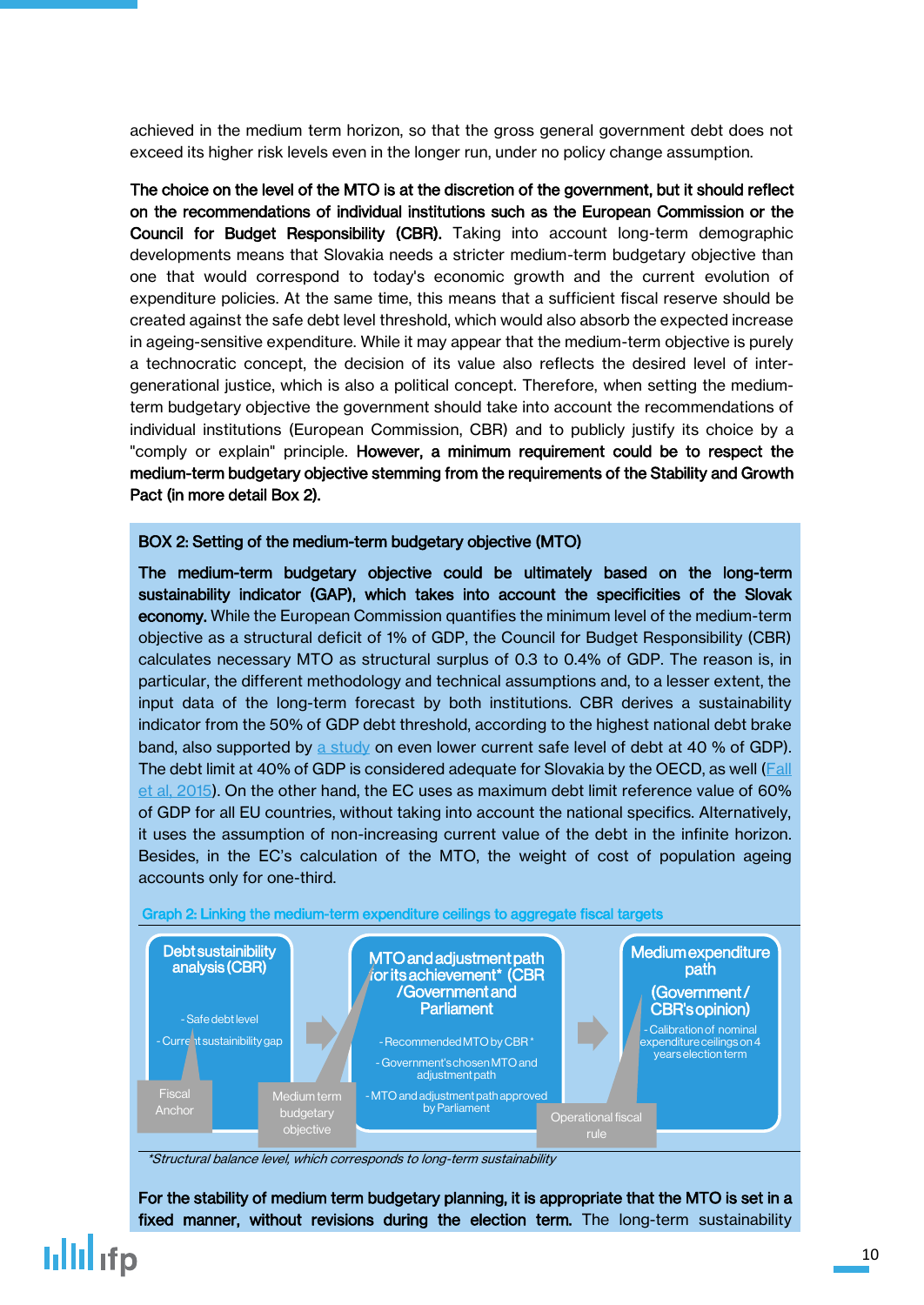indicator by the CBR is updated annually<sup>20</sup>, which would implicitly influence the value of the medium-term budgetary objective and planned trajectory to achieve it. In the context of the operational budget management, the annual update of the sustainability indicator would require a very frequent calibration of expenditure ceilings. This would prevent binding medium-term budgetary planning and predictability of fiscal policy. Moreover, the long-term sustainability indicator often indicates fiscal risks in a fairly long horizon. Therefore, unless revisions are not very high in term of degree of the risk, the sudden change in the direction of fiscal policy would be suboptimal<sup>21</sup>. In view of this, we propose that the medium-term budgetary objective based on the long-term sustainability indicator is valid for the whole electoral period, over which the ceilings are binding. An exception could be the adoption of new, fundamental reforms that impact on long-term sustainability.

In order to achieve direct budgetary control, the planned path of the structural balance towards the medium-term budgetary objective needs to be recalculated into nominal expenditure ceilings. The path towards the MTO should first be set in the form of targeted structural balances in individual years of the election term. As in the case of debt, the structural balance is not under direct control of government. In real-time it is calculated on the unobserved output gap, which is subject to frequent revisions in the context of annual and even in-year updates [\(Tereanu et al. 2014,](https://www.imf.org/external/pubs/ft/wp/2014/wp14107.pdf) Turrini, et al. 2008). Similarly, it is very difficult to reliably estimate in real time the elasticity of GG revenues and expenditures on the output gap. Especially at the time of the overheating of the economy, significant part of the revenues can be mistakenly regarded in real time as structural revenue (within calculation of structural balance) even after the cyclical adjustment (e.g. [Mourre et al, 2015,](https://ec.europa.eu/info/sites/info/files/dp018_en.pdf) Boschi a [d'Adonna, 2017](http://host.uniroma3.it/docenti/daddona/taxes.pdf)). Therefore, it is more appropriate to quantify the expenditure ceilings according to the targeted structural balance levels estimated ex-ante.

## <span id="page-10-0"></span>3.1.2. Trajectory to achieve the medium-term budgetary objective (improvement of the structural balance)

In addition to the ultimate medium-term objective linked to the long-term sustainability, it is also appropriate to set out the minimum rules that will determine the medium term trajectory to achieve it. The rules should lead to a faster consolidation at a time when there is a larger gap of long-term sustainability, since the risks to refinance public debt are multiplying. At the same time, it is also desirable to take into account the state of the economic cycle to avoid procyclical policy. In order to support an economy below its potential, neutral (automatic stabilizers) or even expansionary fiscal policy should be temporarily allowed. On the contrary, in the period of overheating the economy, the stronger planned consolidation is desirable because it would also mitigate the potential rise of macroeconomic and financial imbalances. At the same time, it is important to ensure that the trajectory towards the medium-term objective is not guided by several, and even contradictory, rules.

The planned path of the structural balance towards the medium-term budgetary objective could be derived from the **European fiscal rules**. Although the European fiscal rules have their own drawbacks, their calibration reflects the balance between the objectives of sustainability macroeconomic stabilization<sup>22</sup>. The preventive part of the Stability and Growth Pact calls for

<sup>&</sup>lt;sup>22</sup> European Commission [Reports](https://ec.europa.eu/info/business-economy-euro/economic-and-fiscal-policy-coordination/eu-economic-governance-monitoring-prevention-correction/stability-and-growth-pact/applying-rules-stability-and-growth-pact_en) on the assessment of the functioning of the Stability and Growth Pact.



<sup>&</sup>lt;sup>20</sup> Sustainability indicators are also updated on the basis of changes in a number of factors beyond government control (e.g. demographics review, revision of expected macroeconomic developments, modeling assumptions).

<sup>&</sup>lt;sup>21</sup> In addition, a revision of the originally set ceilings would also require an overrun of the debt brake. Its application, in view of its anchoring in the constitutional law, would probably take precedence over the originally set expenditure ceilings.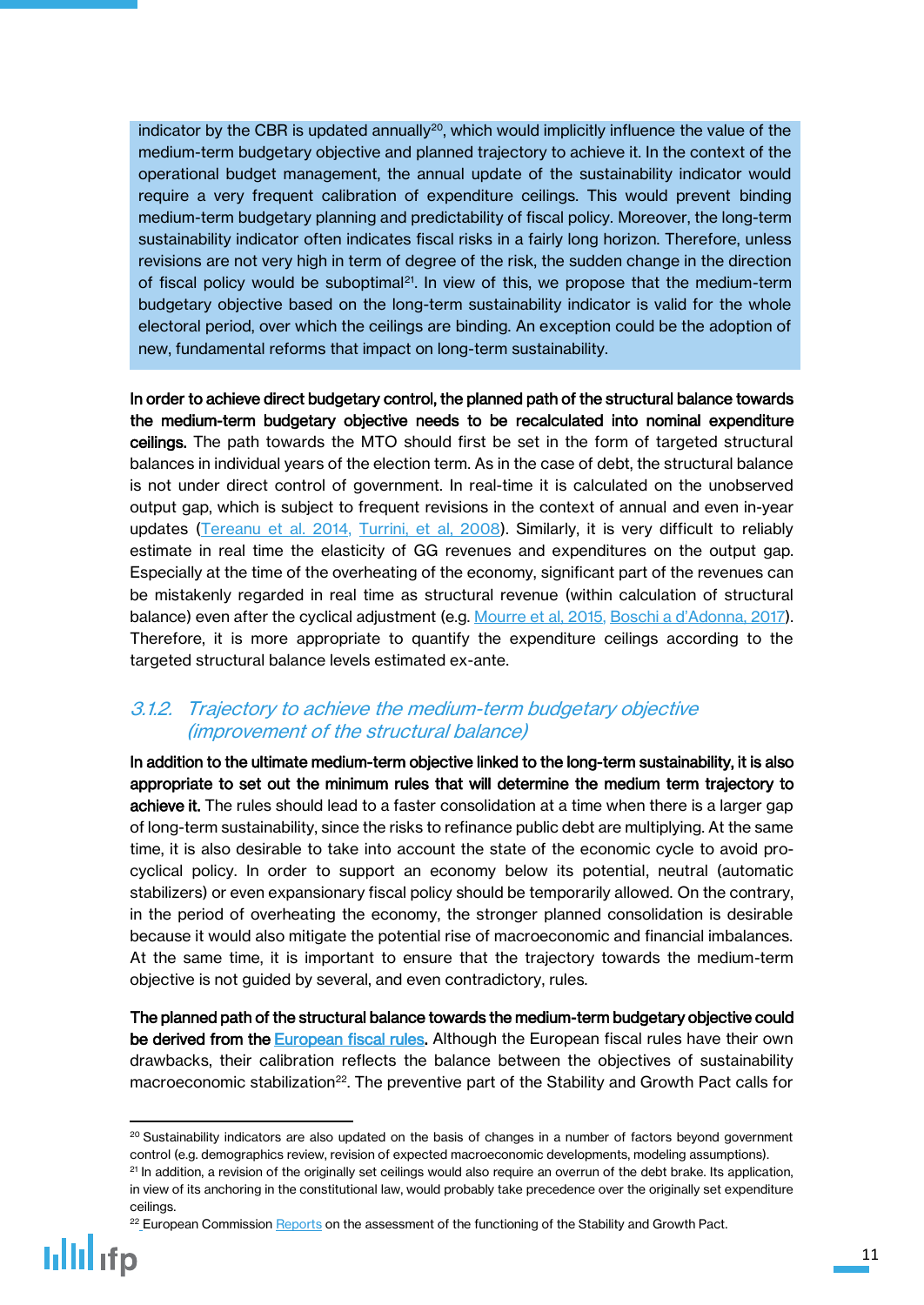annual improvement in the structural balance of 0.5% of GDP per year on average (and mild revisions upwards and downwards, depending on the long-term sustainability risks and the economic cycle phase)<sup>23</sup>. If the deficit exceeds 3% of GDP (corrective part), the required consolidation is determined individually. On average, it is slightly higher than the preventive part, between 0.5% and 1% of GDP.

A faster trajectory of necessary reduction in the structural balance would be triggered in case [the debt brake](http://www.rozpoctovarada.sk/images/Legislativa_SR/Zakon_493_2011_20121028.pdf) is breached<sup>24</sup>. Should the higher debt sanction thresholds be exceeded, budgeting of expenditures would be governed by the Constitutional Budget Responsibility Act. This requires a year-to-year freeze of expenditure if the third sanction threshold is exceeded.<sup>25</sup> However, it is worth noting that the compliance with expenditure ceilings in standard and good times that should ensure that the gross debt of the GG does not approach the sanction thresholds.

| Identified situation                                                     | Fiscal rule determining<br>structural adjustment<br>(change in structural<br>balance) | Required change in structural balance                                                                                                                                                                                                                                          |
|--------------------------------------------------------------------------|---------------------------------------------------------------------------------------|--------------------------------------------------------------------------------------------------------------------------------------------------------------------------------------------------------------------------------------------------------------------------------|
| GG gross debt < $55\%$ GDP**<br>Headline balance > -3 % HDP              | Preventive arm of SGP                                                                 | <b>On average 0.5 % of GDP</b> (0 to 0.75 %)<br>GDP based on debt level, sustainability<br>risks and output gap                                                                                                                                                                |
| GG gross debt < $55\%$ GDP**<br>Headline balance $<$ - 3 %<br><b>HDP</b> | Corrective arm of SGP                                                                 | On average from 0.5 % of GDP to 1 % of<br><b>GDP</b> , till the GG headline balance<br>reaches -3 % GDP                                                                                                                                                                        |
| GG Gross debt $>$ 55 %** GDP<br>regardless GG balance                    | Debt brake sanction<br>mechanism                                                      | Sanction threshold of 55 % GDP - No<br>nominal increase of GG expenditures y-<br>o-y. Furthermore, freezing of 3 % of<br>central government (state budget)<br>expenditures in the current year.<br>Simplified simulations imply structural<br>adiustment of around 2 % of GDP* |

#### Table 1: Minimum required consolidation effort to improve the structural balance

\*Assumptions: real growth 3 %, inflation 2 % (both at the level of the same potential GDP growth).Unit tax elasticity with respect to GDP.

Source: MoF SR

## <span id="page-11-0"></span>3.1.3. Planning (binding) horizon

The planning binding horizon for expenditure ceilings could be aligned with a four-year electoral cycle, to achieve more stable agreements on budgetary priorities. The period over which the expenditure ceiling is established should take into account the stability of economic forecasts, budgetary planning practices and the length of electoral cycle. A longer binding horizon is associated with better budgetary outcomes, as it operatializes current expenditure into outer years as well. Moreover, in case of short binding horizon, it is easier to postpone the fulfillment of medium term budgetary targets (the so-called moving target syndrome). In most countries, expenditure ceilings are set for a period of three or four years (although not in all of them the nominal ceilings are fully binding). This is a horizon in which the trends in public finances on the revenue and expenditure side can be relatively accurately estimated. The practice differs

 $\ddot{\phantom{a}}$  $23$  In practice, as for rules this would mean that the MTO would be expected to achieve if its underlying structural balance is less than 2% of GDP (while normal economic times are expected, i.e. there is no expectation of a significant deviation of economic growth from its potential level).

<sup>&</sup>lt;sup>24</sup> The application of debt brake establishments is preceded by the need to apply a debt rule from the Stability and Growth Pact, which requires a debt reduction after exceeding the level of 60% of GDP.

 $25$  In practice, therefore, the expenditure ceiling would be replaced by the debt brake compensatory measures when the third brake leakage zone (currently at 55% of GDP and decreasing annually by 1 pp GDP to 45% of GDP in the period 2018-2027) was exceeded.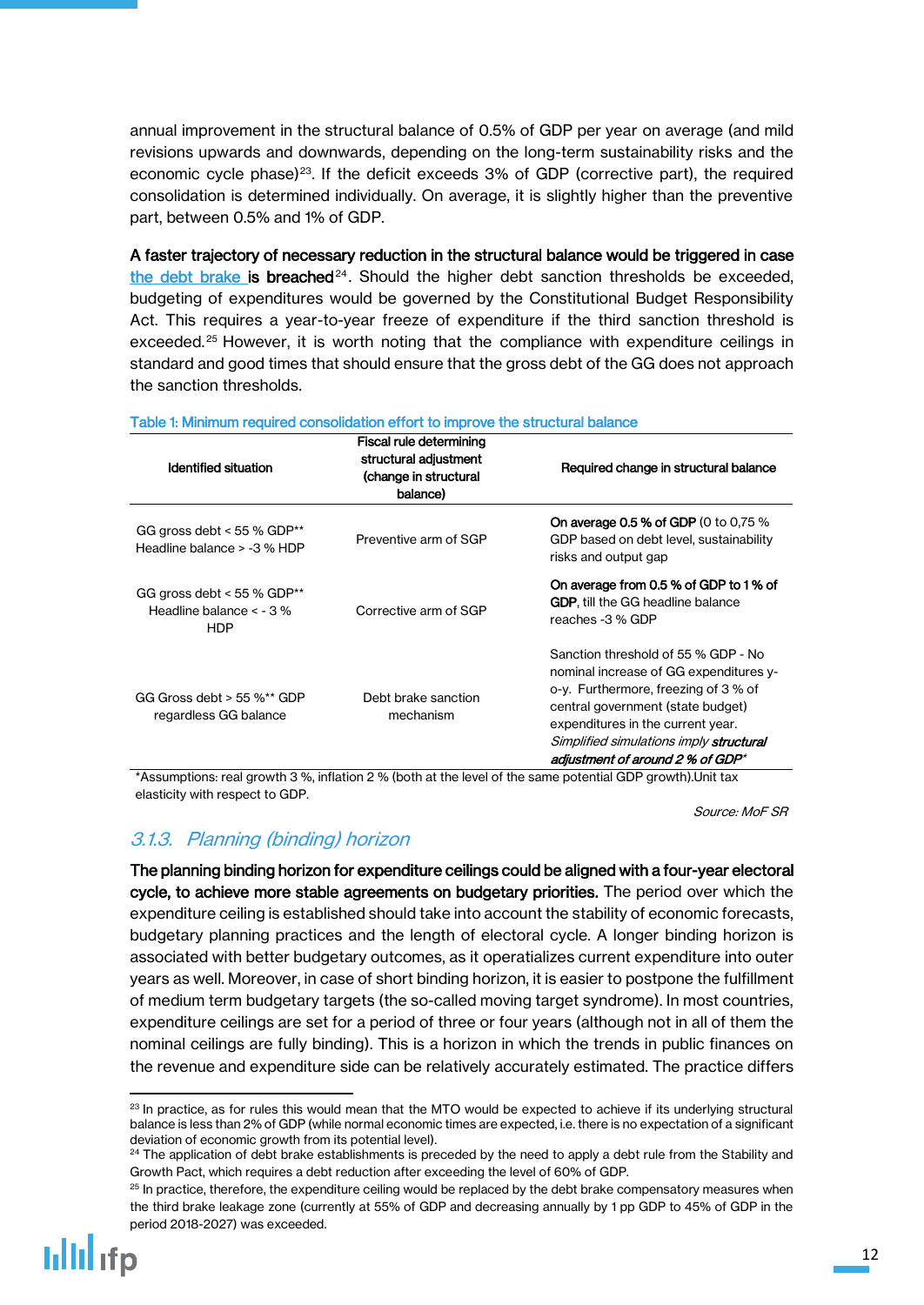among countries in whether the ceilings are set out in bounded horizon (e.g. election term in the Netherlands), or in a rolling system, which consist of the annual update of the last year (e.g. Sweden). For Slovakia's budget practice, it could be appropriate to have a four-year bounded planning cycle corresponding to the length of the electoral term. Clear and binding fiscal space for government priorities during the whole electoral mandate, could lead to better and more strategic planning of expenditure. At the same time, it could mitigate the political budget cycle associated with a sharp rise in expenditure in the last year.

### <span id="page-12-0"></span>3.1.4. The numerical formulation of the expenditure ceiling

Expenditure ceilings would ideally be set in a numerical form of a maximum nominal ceiling for the amount of public expenditure (in euros) in each year<sup>26</sup>. Some countries (such as Spain) report the expenditure ceiling in individual years as their maximum percentage increase over the year, or, in a few cases, as the maximum amount of expenditure in relation to  $GDP^{27}$ . However, easier communication of expenditure limits to the public can be achieved by setting the nominal upper ceiling of the permitted level of expenditure (in euros) in individual years. Such ceilings would be easier to verify. Another advantage is also built-in memory" of any deviations registered in first years. The expenditure ceiling set for several years in advance requires an automatic correction for deviation of expenditure in one year by returning to its originally set level in subsequent years (see the charts below).



Source: own processing of authors

 $\overline{a}$ 

<sup>&</sup>lt;sup>26</sup> Throughout the discussion study, an accounting standard according to ESA2010 is considered unless otherwise stated.

<sup>&</sup>lt;sup>27</sup>However, this formulation is not recommended as it may be associated with a more pronounced pro-cyclical extent.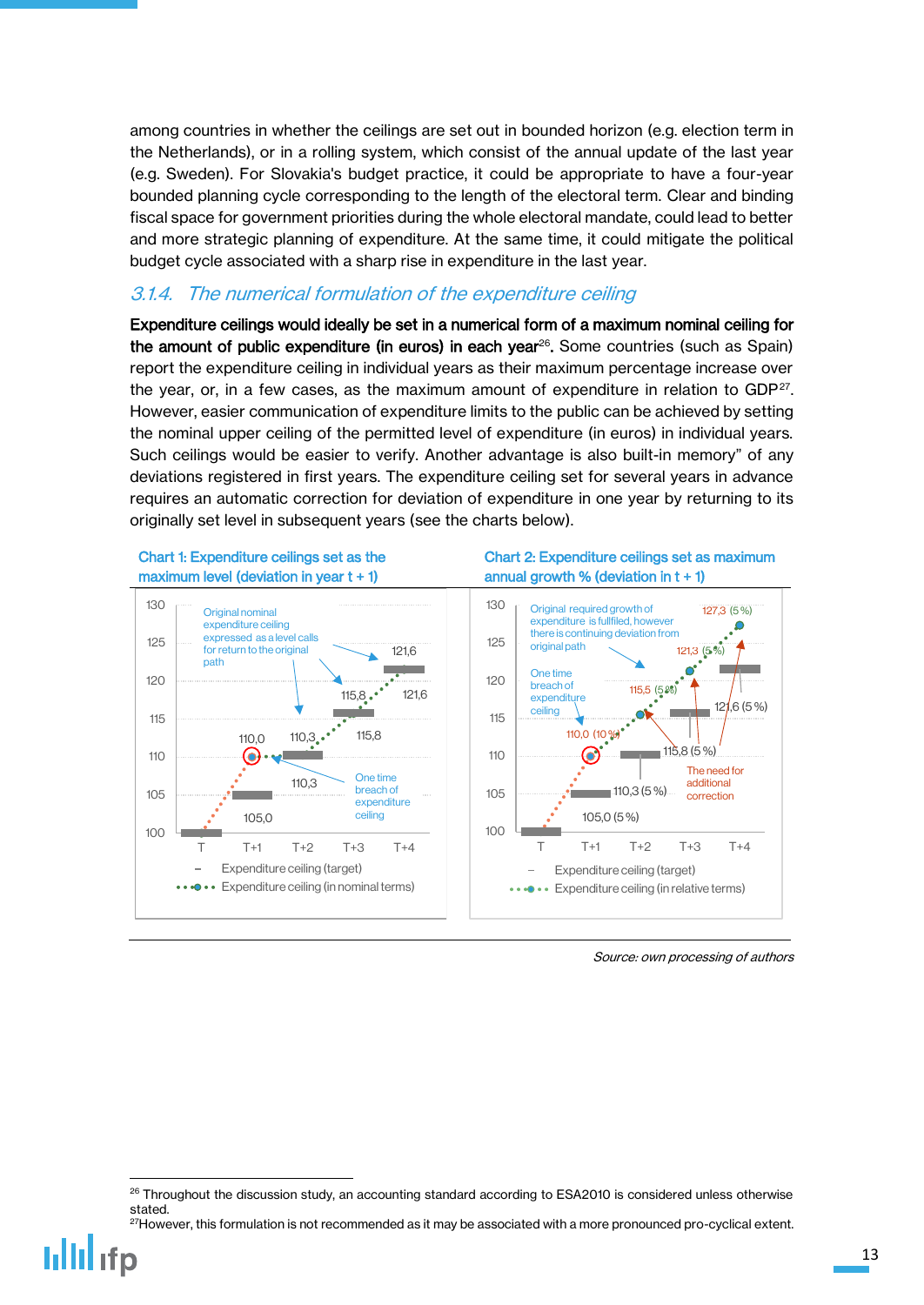## <span id="page-13-0"></span>3.1.5. Revisions in the inflation forecast

Relatively stable inflationary environment in Slovakia favors nominally expressed ceilings (ignoring small fluctuations in inflation), which would enhance the transparency, stability and anti-cyclicality of the budgetary planning. In principle, the fiscal space should not be affected by macroeconomic developments that have a generally neutral budgetary impact. Such impacts also include the revisions of inflation, which affect both public revenues and expenditures.<sup>28</sup> Therefore, at first glance, it may be more appropriate to determine and update the expenditure ceilings in real terms, which take account subsequent inflation forecast updates. However, nominal ceilings, which ignore inflation revisions, have several advantages. As in the previous case, their first benefit is greater transparency. Nominal limits do not require their recalculation through price deflators each year, which are rather complicated to determine for a defined range of public expenditure<sup>29</sup>. Nominal ceilings also provide a clearer and transparent reference point for expenditure planning over the medium term. In addition, nominal ceilings could also mitigate short-term imbalances in the economy. In case of unexpected inflation revision upwards, expenditures would not be allowed to increase relative to the originally set ceilings. Vice versa, the downward revision of inflation would automatically create the possibility of a limited short-term stimulus by keeping the initial nominal ceilings unchanged<sup>30</sup>.

## <span id="page-13-1"></span>3.1.6. Estimation of structural general government revenues

The expenditure limits should be based on the structural revenue forecast, abstaining from the temporary cyclical fluctuations in the economy and other temporary effects. The level of expenditure ceilings is largely determined by the revenues forecast because the expenditure limit is linked to the projected total general government balance (i.e. the difference in revenue and expenditure). At the same time, where the expenditure ceilings are linked to the structural balance objectives (in order to strengthen the anti-cyclicality of fiscal policy), the expenditure limits should be based only on expected structural revenues. These are the revenues that are net of their short-term cyclical fluctuations. To estimate structural revenues, first, nominal revenues from the tax forecast need to be considered. In the second step, it is necessary to adjust the nominal estimates for the so called cyclical component (i.e. the revenue response to the economy's position within the economic cycle<sup>31</sup>) and one-off and temporary revenue effects. The non-tax revenues should be treated in the same manner, which, given its volume, also significantly affect expenditure space. Therefore, the most significant non-tax items should also be subject to independent forecasts<sup>32</sup>.

The forecast of structural revenues should also take into account the impact of the new legislation adopted at the inception (or during) the election cycle. Incorporation of new revenue measures strengthens the link to aggregate fiscal targets. At the same time, it ensures that

<sup>&</sup>lt;sup>28</sup> Higher inflation is associated with higher revenues (higher macroeconomic basis for tax and non-tax revenues) and higher expenditure (rising prices for unchanged goods and services increases public expenditure).

 $29$  The actual calculation of real expression on the basis of the GDP deflator is not accurate, because the growth of prices in the whole economy is not equal to the increase in prices in the volume of goods and services in general government.

<sup>&</sup>lt;sup>30</sup> Inflation surprises are often the result of temporary fluctuations in economic development. Negative demand shock coupled with a downward revision of inflation will allow a higher total volume of expenditure under the original nominal ceiling to create room for a short-term anti-cyclical fiscal stimulus. On the contrary, the overheating of the economy and the temporary rise in inflation require a counter-cyclical reduction in the volume of public expenditure to meet the nominally set expenditure limit.

<sup>&</sup>lt;sup>31</sup> The cyclical component may be negative or positive, and expresses part of the revenue that is related to the position of the economy above (or below) its potential level.

<sup>32</sup> The Tax Forecast Committee currently estimates only the majority of tax revenues (approximately 90% of tax revenue and 80% of total revenue under ESA2010 methodology). Non-tax revenue, however, is associated with a lower cyclicality, so it is not necessary to clear its predicted height by the cyclical component.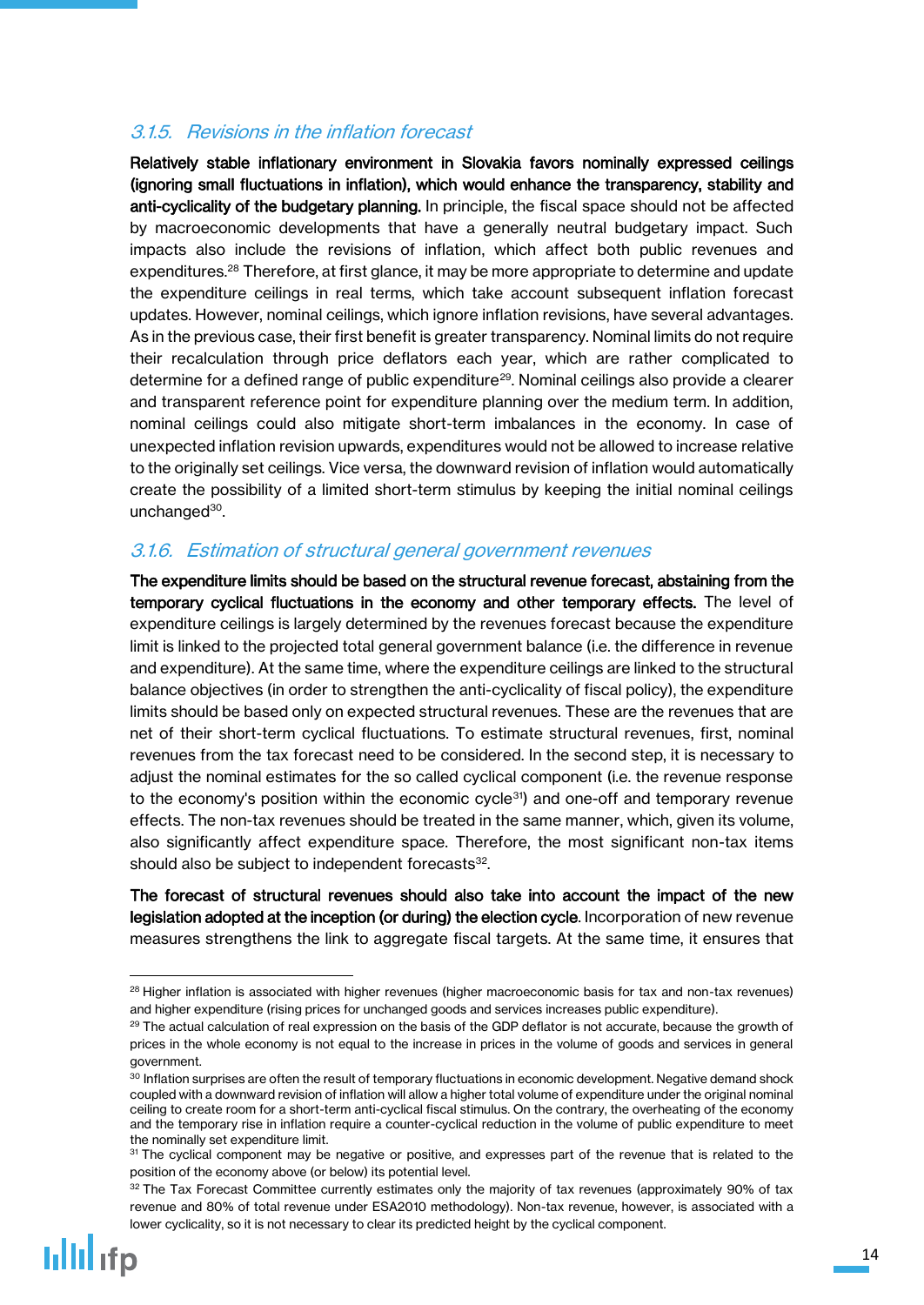the expenditure ceiling instrument is apolitical. It would not restrict fiscal policy from the point of view of the size of public expenditure if the expenditure increases are covered by new structural revenues. Expanding the tax base or raising individual tax rates brings additional revenue and thus increases the scope for public expenditure without the negative impact on aggregate headline balance. Symmetrically, in the case of revenue- measures with negative impacts (including tax exemptions  $33$ ) the original expenditure ceiling would need to be reduced <sup>34</sup> .

Update of structural revenues, leading to possible revision of expenditure ceilings, should also include significant shifts in tax collection efficiency. The space for public expenditures is also influenced by structural changes in the tax collection efficiency. Given that it is difficult to quantify any significant change in tax compliance ex-ante, it is advisable to update the expenditure ceiling only ex-post, when the change in the effectiveness of collection is confirmed by actual data. These changes should be treated in a symmetrical way, reflecting not only positive budgetary impacts of tax evasion, but also possible worsening of tax collection (BOX 3).

### BOX 3: Estimation of (structural) tax revenues and its revisions

The evaluation of tax forecasts shows unexpected revenues in recent years have not been primarily caused by the upward revision of the economic growth above its potential. Chart 4 illustrates how actual tax revenues evolved between 2011 and 2016 compared to their forecast for one budgetary year ahead. Additional revenues between 2013 and 2016 (defined as the difference between forecast and actual revenue) cannot be easily assigned to a positive cyclical surprise. While the unexpected tax revenues in 2014 and 2015 were higher than EUR 1 billion in each year (significantly above 1% of GDP), the positive revision of the economic cycle (in the form of a revision of the output gap) was not higher than 0.1 p.p. of GDP. In 2014, the negative output gap was even revised towards higher negative output gap (by 0.2 p.p. of GDP), which would ceteris paribus imply revenue shortfall of around 0.1% of GDP.

Positive tax surprises from 2013 to 2016 are mostly due to the difference between the estimated and confirmed tax collection efficiency. The difference is also related to the adopted structural measures. The Chart 4 indicates that in all years the main factor of differences was upward revision of the collection efficiency (EDS $35$ ), i.e. revenue growth beyond the growth of macroeconomic bases. Improved tax collection was mainly the result of the fight against tax evasion, which reduced the VAT gap by approximately one third since 2012. At the same time, it was probably also reflected in a better collection of corporate tax<sup>36</sup>. It is therefore to a large extent a structural increase in revenue related to government measures.

Changes in tax collection efficiency cannot always be separated from macroeconomic developments, which calls for independent individual analysis. The reason for the improved or worsened tax collection can be to a large extent the pro-cyclicality of the tax revenue elasticity to the growth of the economy<sup>37</sup>. However, this forecast error analytically attributed

<sup>&</sup>lt;sup>33</sup> In a number of countries, expenditure rules have been circumvented by tax exemptions.

<sup>34</sup> Within the framework of discretionary revenue measures, account should also be taken of possible changes in state-paid insurance, to which the government has a direct impact. Otherwise, there would be a potential space for circumvention of expenditure ceilings.

 $35$  The impact of EDS or the effective tax rate simply explains how much tax is levied on its macroeconomic basis. <sup>36</sup> In more detail, the current Stability Program for the years 2018-2021.

<sup>37</sup> The cyclical decline (or revival of the economy over its potential growth) also influences the real collection of taxes, that is, the willingness of households and firms to grant their tax liability (Mourre at al. 2016).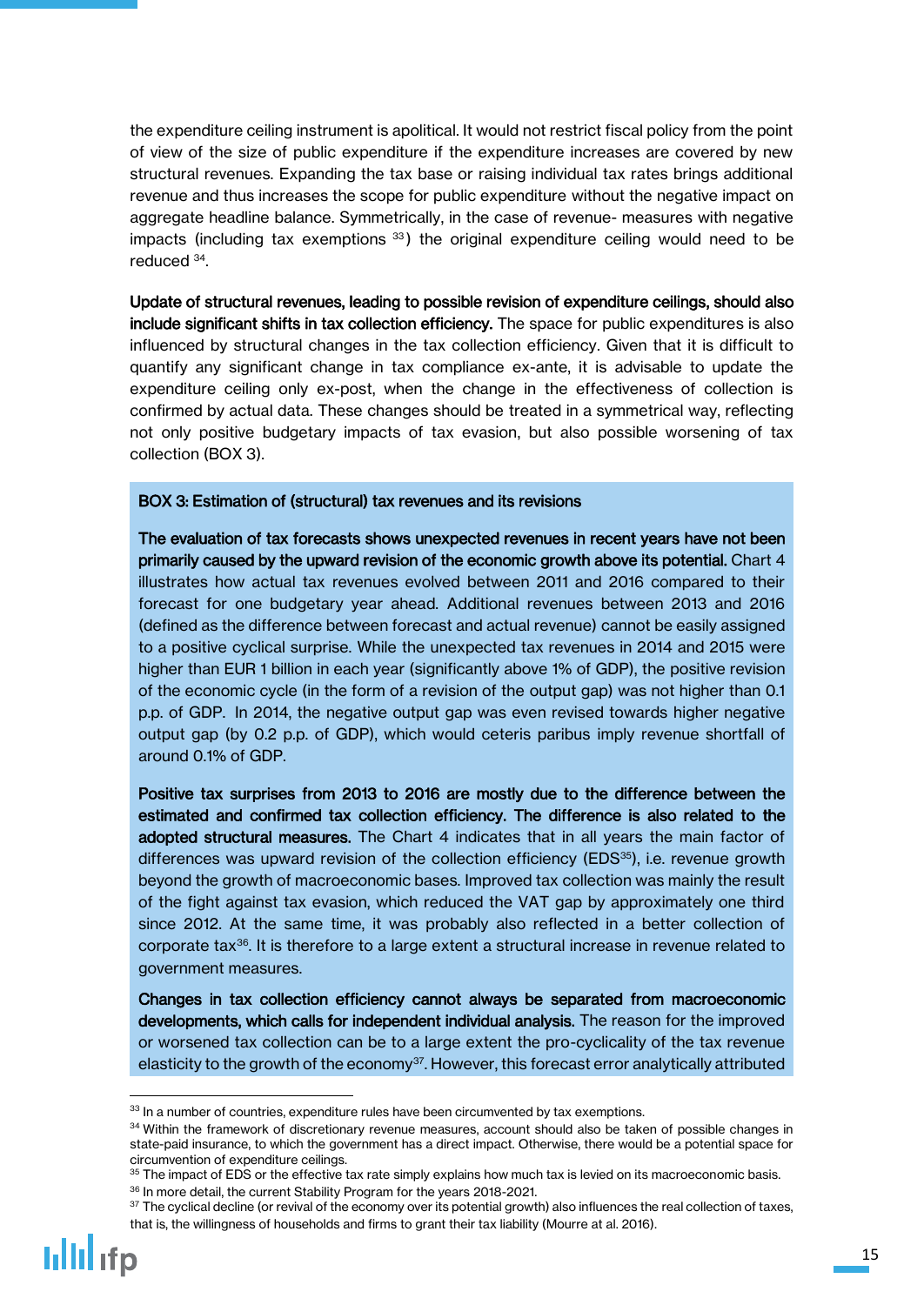to the changes in the efficiency of tax collection (ETR), even though they may not correspond proportionally to the real shift in structural revenues. Given the complexity of the tax collection efficiency estimates, its changes with the effect on the revisions of nominal expenditure ceilings should be evaluated on a case-by-case basis. Given the importance of estimates for the correct calibration of expenditure ceilings, this role should also be assumed by an independent authority.



\*Reality versus one year projection

Source: MoF SR

### Alternative forecast of structural revenue ex-ante

For the estimation of structural revenues less prone to revisions, it is also possible to use trend estimates of stable medium term potential economic growth <sup>38</sup> and the average sensitivity of (tax) revenue to economic growth. However, the positives of trend based tax forecasts (simplicity and transparency) can be offset by inaccuracies (especially inadequacy of supply shocks). This trend approach could therefore serve only as an stable "benchmark" to the main method (to compare the structural revenue estimates calculated on the basis of nominal point estimates of the economy adjusted for the point estimate of the cyclical component)

## <span id="page-15-0"></span>3.2 Coverage of expenditure ceilings and their division

To ensure link to aggregate fiscal targets, the scope of government expenditure constrained by the ceiling should be as wide as possible in terms of ESA2010 definition. Wide coverage improves transparency and ease of budget monitoring. In addition, it is also associated with better budgetary outcomes<sup>39</sup> [\(Debrun et al, 2007\)](http://citeseerx.ist.psu.edu/viewdoc/download?doi=10.1.1.617.8887&rep=rep1&type=pdf). To strengthen the focus on prioritizing the

<sup>38</sup> Potential growth alone may have more pronounced fluctuations in terms of short-term supply shocks. Therefore, potential growth may be eroded at the forecast horizon, e.g. by averaging estimates for a longer period (for example, a 10-year period taking account of both reality and forecasts). This approach is also used by the EC in assessing fiscal developments in EU countries on the basis of the so called expenditure rule, which envisages the growth of revenue under the so called medium-term potential GDP growth. The EC implicitly considers the unit sensitivity of tax collection to GDP growth. In the case of Slovakia, however, we would propose to work with a slightly lower coefficient of sensitivity, which is confirmed by an empirical estimate based on actual data ([Výškrabka, 2017](http://www.finance.gov.sk/Default.aspx?CatID=11570)).

<sup>39</sup> In order to be able to fulfill the aggregate fiscal objective of the GG structural balance, it is appropriate to maintain the broadest possible range of the expenditure ceiling. If the excluded items / entities deviated significantly from the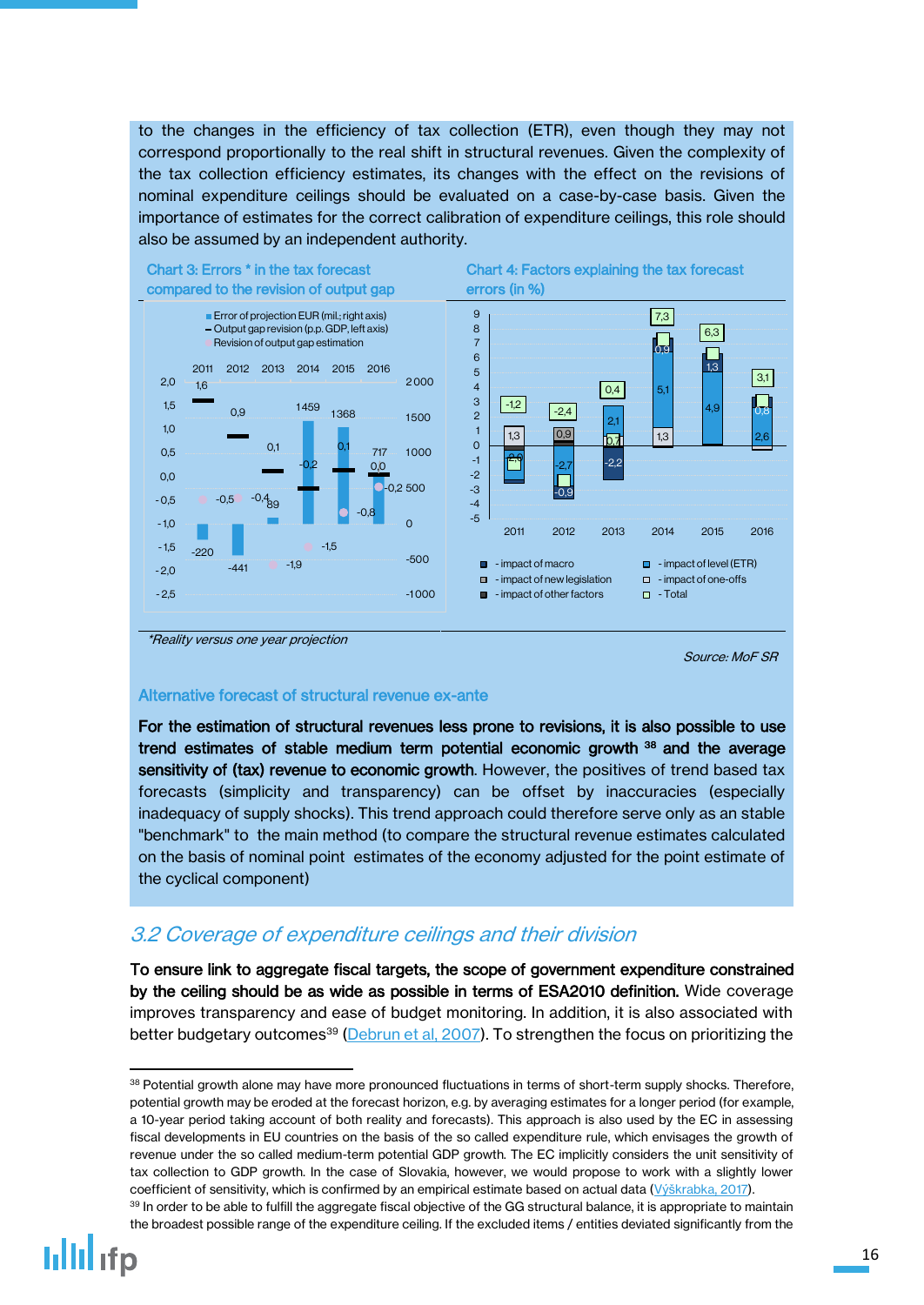expenditure, expenditure ceiling should in particular cover those expenditure items that are associated with the highest pressure for increase within the budgetary negotiations.

## <span id="page-16-0"></span>3.2.1 Exclusion of certain expenditure items

On the other hand, it is appropriate to leave out those expenditure items that are not under the control of the government in the short term, have direct revenue counterpart or significantly respond to the economic cycle. Separation of budget items beyond government control is important for increasing stability in budget management. The advantage is that if the budget prerequisites are not met, it is not necessary to reduce other expenditure in the course of the year. Similarly, unexpected savings from separated items cannot be used for unplanned additional expenditure. The most common practice is therefore to deduct expenditure that the government does not control during in-year budget management. In the same vein, it is appropriate to separate expenditures closely related to the economic cycle, in order not to prevent the functioning of automatic stabilizers. Furthermore, it not necessary to include those expenditures that have its direct revenue counterpart and where the central government serves only as an intermediary $\rm ^{40}$ .

Therefore, the following items could be separated from the expenditure ceiling:

- Debt service (interest) costs (not under government control)
- Expenditure covered by EU budget revenue (direct counterpart item)
- Co-financing of EU funds (not under government control)
- Contribution to the EU budget (not under government control)
- The cyclical component of selected social benefits, such as cyclical part of pension and unemployment benefits (correlation with economic cycles)

### <span id="page-16-1"></span>3.2.2 Exclusion of some general government entities

The expenditure ceiling should be applied to all GG entities, except for entities with their own autonomy, such as local governments. We propose not to include the self-government bodies and entities with another specific independent status. The expenditure ceiling should not limit the local governments, since they are governed by their own fiscal rules and have their own autonomous powers <sup>41</sup> . We also propose exclusions for some other smaller independent entities (such as the Budgetary Responsibility Council, the Supreme Audit Office, and others). All other entities in the general government, including state-owned enterprises, should be part of the expenditure ceiling  $42$ . This would also limit the potential for circumvention of expenditure ceilings by financing activities through other entities. Entities outside state budget could be included and attributed to the line ministries according to the policy area to which they belong<sup>43</sup>. This would strengthen direct budgetary control over their management.

<sup>&</sup>lt;sup>43</sup> For example, the Social Insurance Company under the Ministry of Labor, Social Affairs and Family and the National Highway Company under the Ministry of Regional Development and Construction.



technical assumptions, meeting the expenditure ceiling would not have the effect of meeting the planned structural balance.

 $40$  The health insurance scheme, whose expenditures are linked to health contributions, is an exception. If these expenditures were not limited by the expenditure ceiling, there could be a pro-cyclical fiscal policy when overheating would generate a rapidly growing expenditure on health. After these revenue return to its potential level, it would be necessary to reduce the expenditure. This problem, on the other hand, does not arise, for example, in drawing on the EU funds, where the level of drawing of EU resources in one year does not form the basis for their level in the next years.

<sup>41</sup> Fiscal rules for local and regional authorities are defined in [Law on budget rules of local self-governments.](http://www.finance.gov.sk/Default.aspx?CatID=3527)

<sup>&</sup>lt;sup>42</sup> Especially National Highway Company, Railways of the Slovak Republic, Railway Company Slovakia, Public Health Insurance, Public Universities, Environmental Fund, etc.).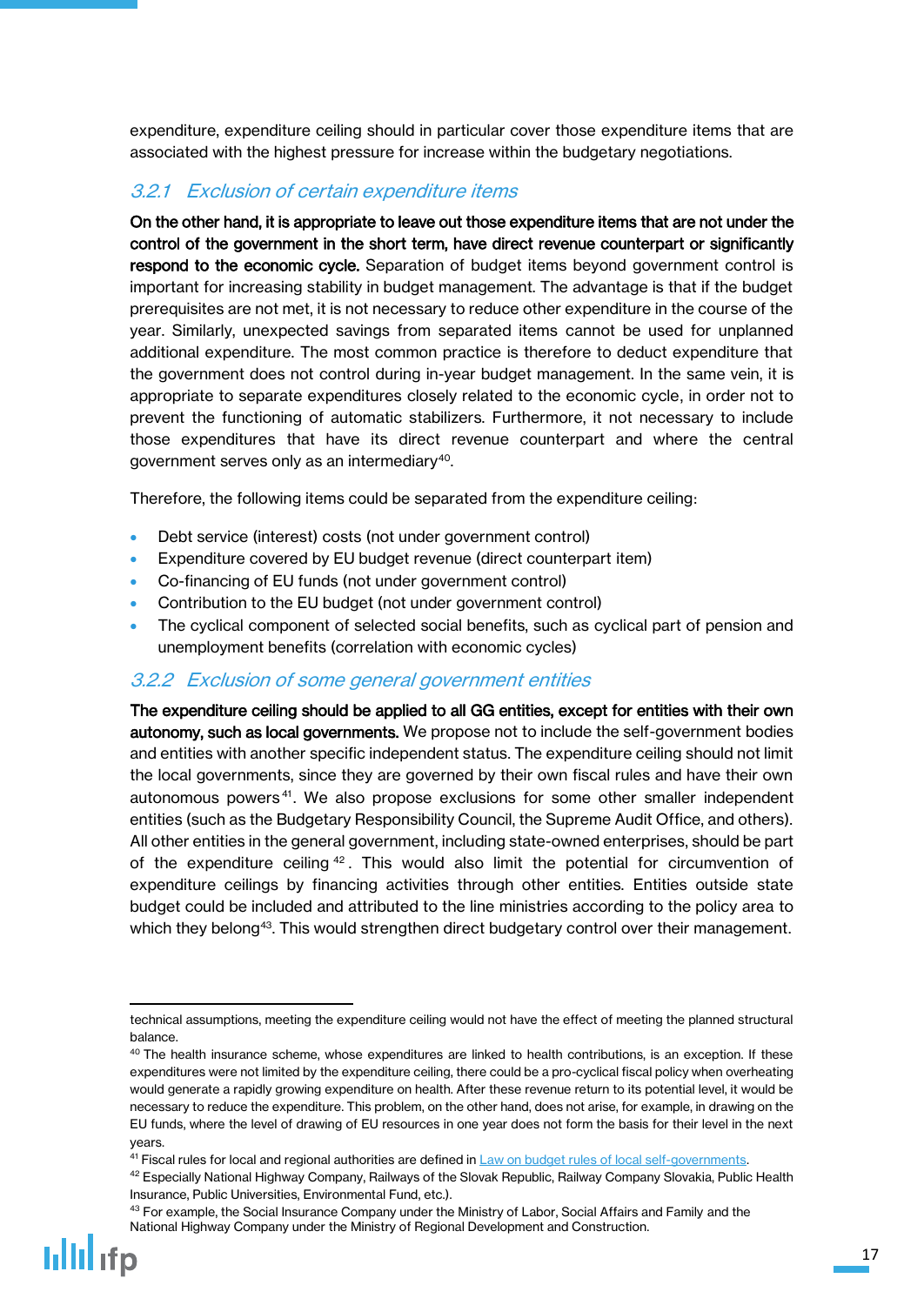The expenditure ceiling set in this way would be comparatively large also in international comparison. It would constrain more than four-fifths of the central government expenditures and three quarters of the expenditure of the whole general government (even after the exclusion of mentioned expenditure items).





\* total expenditure is adjusted by expenditure covered by EU funds

\*\* SK: current proposal coverage

Source [IMF,](https://www.imf.org/en/News/Articles/2015/09/28/04/53/sp060415a) calculation of authors

## <span id="page-17-0"></span>3.2.3 Division of the aggregate expenditure ceiling

Aggregate expenditure ceiling could also be divided into individual ministerial subceilings<sup>44</sup>. While the link to aggregate fiscal targets requires only an aggregate expenditure ceiling. Additional division of the aggregate ceiling into individual ministries<sup>45</sup> could bring additional benefits. First of all, the responsibility for meeting the expenditure limits by the line ministers would be clearly assigned, which should strengthen fiscal discipline. At the same time, predictability of financial resources throughout the electoral horizon would increase for individual ministers. Hard limits on ministerial chapters could also strengthen incentives to identify savings, thereby reinforcing the implementation of the Value for Money project in the budget process.

## <span id="page-17-1"></span>3.3 Tools for controlling uncertainty

Without clear rules establishing the commitment and flexibility instruments related to expenditure ceilings, implementation could be weak. Therefore, it is desirable to lay down binding nature of expenditure ceilings in such a way as to make it enforceable in practice. At the same time, however, there must be mechanisms that would deal with standard fluctuations in expenditures around a predetermined planned level. The main reason is the need to respond to unexpected macroeconomic developments, whether these are very strong shocks or just standard fluctuations compared to the forecast. Mechanisms for managing uncertainty should also reflect on the fact that the profile of some expenditure (especially capital expenditure) cannot be accurately estimated over time. It is therefore appropriate to allow for some limited expenditure carry - overs and carry - forwards between years.

<sup>44</sup> For example, under the chapter of the Ministry of Transport and Construction of the Slovak Republic would be included NDS, ŽSR, ŽSSK and others. The discussion study at this stage does not deal in detail with a compromise between fixed-term ministerial limits for the entire election period and their flexibility in one-year commitment (or adhoc re-allocation of expenditure over the year).

<sup>&</sup>lt;sup>45</sup> In order to encourage the reallocation of expenditure to the most effective aggregate expenditure ceilings, it should be subdivided into individual ministerial chapters only after submission of proposals for the expenditure of each ministerial chapter.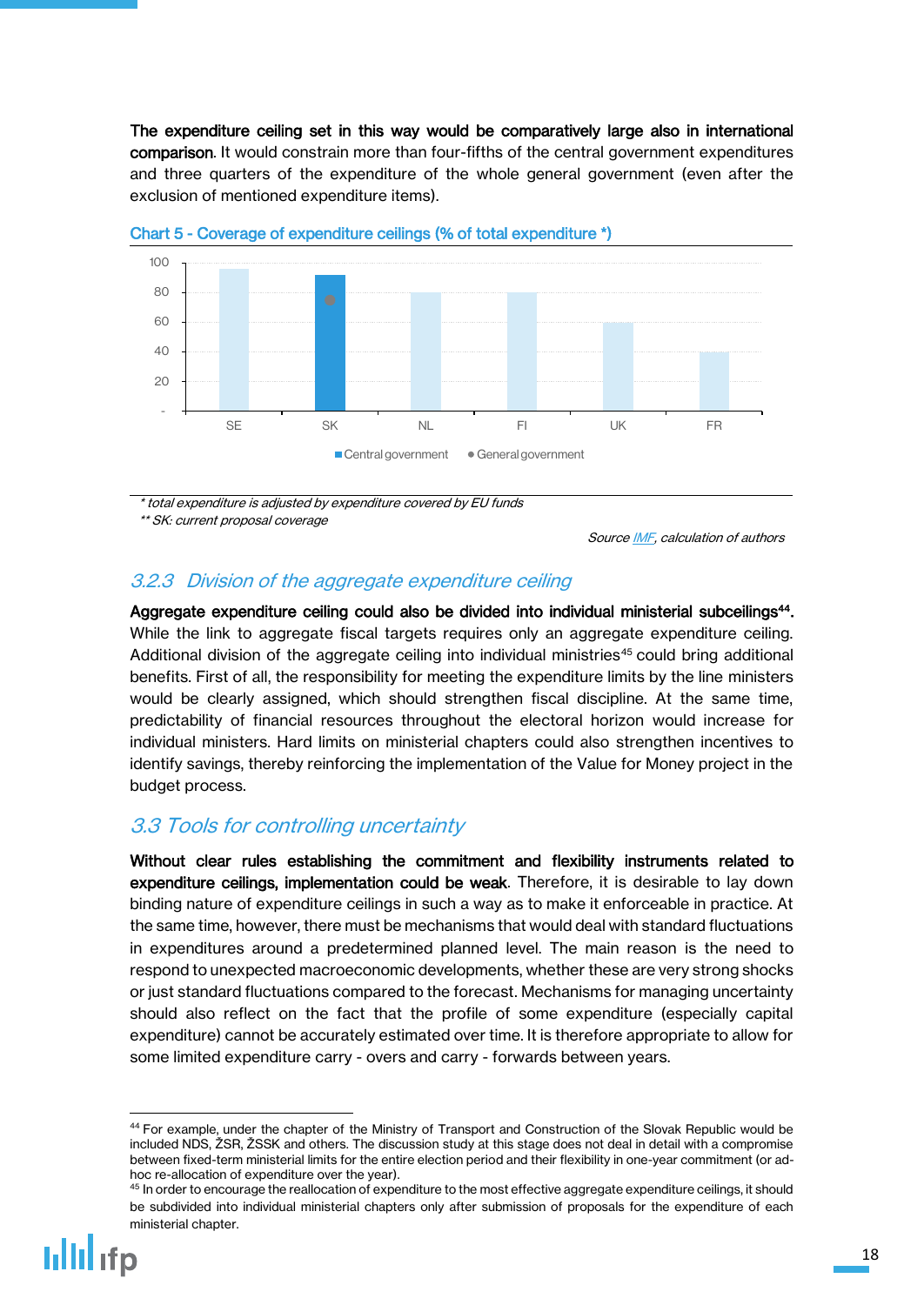## <span id="page-18-0"></span>3.3.1 Legal basis of expenditure ceilings

Expenditure ceilings could be anchored in legislation, for example in the Act on budgetary rules **of general government**<sup>46</sup>. Legal commitment increases the credibility of the rule and prevents its circumvention. The legislative text on the expenditure ceiling should also clearly define the escape clauses, the role of the individual institutions in setting and monitoring the expenditure ceilings or the corrective procedure in case of non-compliance. In the Slovak context, additional strengthening of the concept's commitment could be achieved by constitutional law. In order to increase the commitment, it is appropriate that the numerical expenditure ceilings are also approved in the Parliament (under a separate law at the beginning of each parliamentary term).

## <span id="page-18-1"></span>3.3.2 Budgetary reserve

Initial expenditure ceilings could be set slightly below the level of expenditure ceilings that corresponds to the fulfillment of the aggregate fiscal targets. Macroeconomic developments cannot be objectively estimated with full precision ex-ante, in particular because uncertainty about their development grows in time<sup>47</sup>. However, this does not mean that expenditure ceilings are to be reviewed annually as a result of standard deviations in macroeconomic forecast. While escape clauses can serve for larger macroeconomic shocks, standard forecast fluctuations should be absorbed by pre-created contingency reserves. Keeping an unallocated contingency reserve under the headline nominal ceiling would ultimately help to achieve a balance between focus on fiscal targets and the need to respond to unexpected developments.

The importance of a reserve increases when the expenditure ceilings are set for a wide range of expenditures, are expressed in nominal terms, and are binding over a longer period. Structural downward revisions to inflation or real economic growth estimate could lead to non-fulfillment of aggregate targets (overestimation of nominal macroeconomic developments)<sup>48</sup> . However, with a sufficient contingency reserve, the standard forecast errors would not pose a problem. Given the cumulative uncertainty of expected developments, a reserve should grow with the four-year horizon of the forecast. In the event of an overestimation of the performance of the economy (standard downward revisions), the reserve should be absorbed to cover the revenue shortfalls. <sup>49</sup> On the other hand, in case the baseline economic forecast materializes (or when there is even structural underestimation of economic growth), the reserve could be dissolved for additional expenditure (in more detail Box 4)

 $\ddot{\phantom{a}}$ 46 The Constitutional Law on Financial Rules assumes that the procedure for determining the expenditure limits will be defined by law.

<sup>&</sup>lt;sup>47</sup> IFP regularly evaluates the error of its forecasts (e.g. for the year [2017\)](http://www.finance.gov.sk/Default.aspx?CatID=11819).

<sup>48</sup> Revision of inflation or real economic growth downwards will generally also result in lower tax revenues due to lower macroeconomic bases.

<sup>49</sup> Another alternative is to use a nominal exponent of the ex-ante expenditure ceiling and its adjustment in future years only for inflation surprises above a certain level (for example, the difference in the forecast and revised inflation estimate at 0.5 p.p.).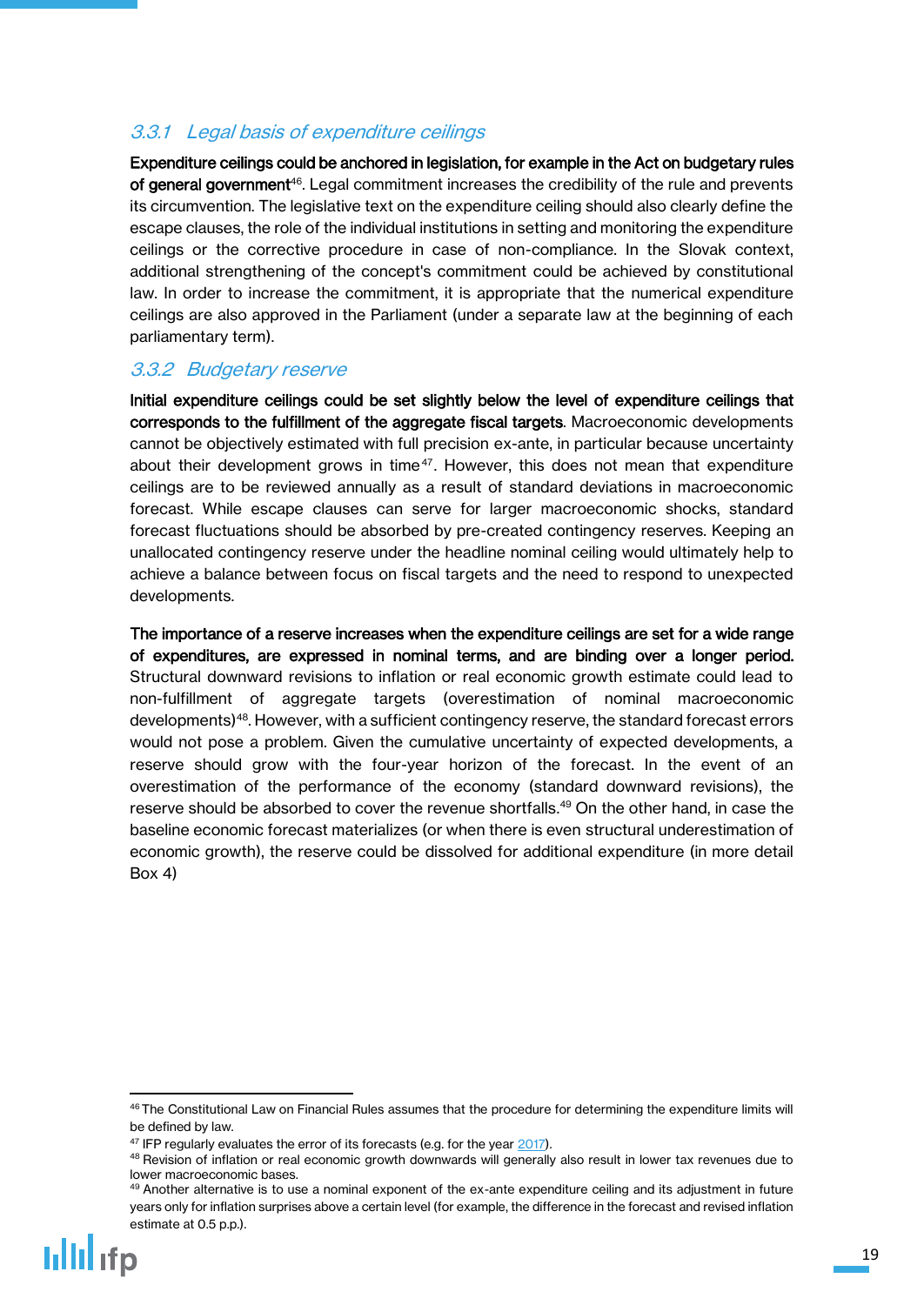### BOX 4: Managing the reserve for unexpected developments

The reserve created under the specified expenditure ceilings should respond in real time to deviations in the forecast. Therefore, there should be at least principle rules for its use.

The reserve could be dissolved in the following year  $(t + 1)$  after the June tax forecast in case the macroeconomic variables as well as the revenues are fulfilled according to the baseline forecast. In this case, it could be used for one-off capital as well as structural expenditure. Likewise, the reserve could be dissolved if there is only a cyclical diversion (shock)<sup>50</sup>. The nature of the shock (its cyclicality) could be judged by an independent authority.

Graph 3 : Use of the reserve when the baseline forecast materializes next year (or in case of only cyclical shock)



Source: own processing of authors

• The reserve should not be dissolved in case of a structural<sup>51</sup> revision to the baseline projection. For example, if inflation or economic growth is lower than in the original forecast, the revenues will be lower as well. Saving the reserve on expenditure side would in this case absorb an unexpected structural revenue shortfall.

Graph 4 : Absorption of the reserve to cover for the revenues losses from the structural revision to the forecast



Source: own processing of authors

### If it is difficult to determine the nature of the shock, the reserve should be freezed until the next forecast (alternatively, it may only be used for one-time capital expenditures).

 $\overline{a}$ 

<sup>&</sup>lt;sup>50</sup> For cyclical diversion we consider the temporary deviation from the projection caused by the economic cycle. 51 For structural shock, we consider the error of projection that persists throughout the horizon. It is due to an inaccurate estimate of macroeconomic variables (inflation, employment growth, GDP) or non-fulfillment of expected revenues (lower growth / fall of CIT).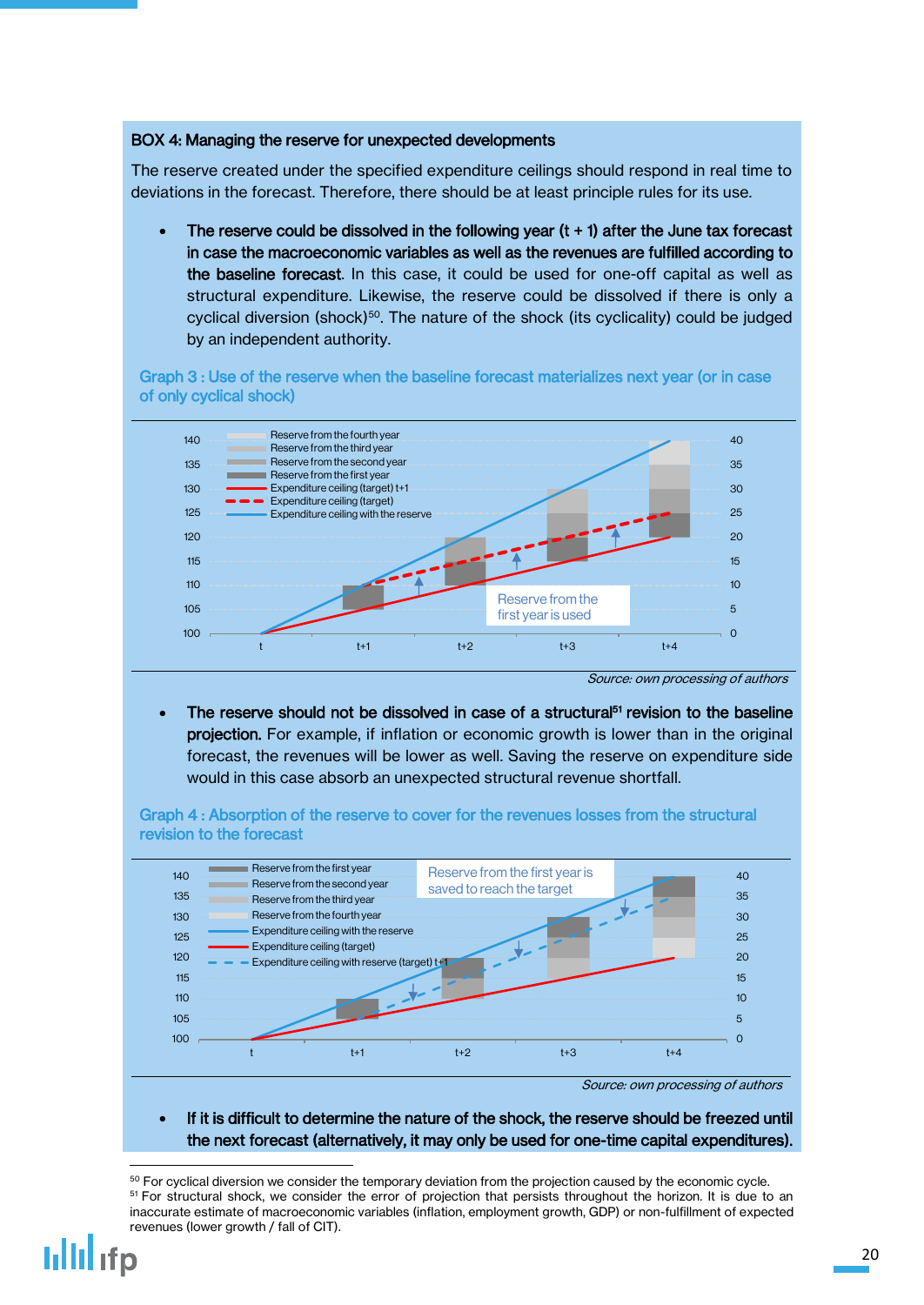For instance after the June forecasts in  $t + 1$ , it still may not be clear whether the economy was hit by a cyclical or structural shock. If the reserve is used for structural expenditure and, subsequently next forecast shows the nature of shock was structural (rather than cyclical), the structural balance target in that year would not be met. Therefore, alternatively, the reserve may be allowed to be used only for oneoff (capital) expenditures<sup>52</sup>, or to wait until the nature of the shock is clear.





Access to use of the reserve should be based on transparent rules. Individual ministerial chapters should, as part of a request for access to the reserve, demonstrate that extra expenditures are unexpected (related to macroeconomic shock), are irreversible and cannot be absorbed by other tools. It is also appropriate to define how the unused reserve can be dissolved if the baseline scenario of the forecast is gradually being fulfilled. Finally, it should be ensured at all times, that the amount of unused reserve over the entire horizon always matches the ex-ante risk based on the remaining length of the planning period.

It is advisable to decide on the use of the reserve for the whole electoral period (pre - financing of contingent / committed expenditure). Use of the reserve should be conditional on the fulfillment of the forecast (or only a cyclical shock). Individual line ministries could determine in advance on which policies they will use later released funds from the reserve. This will ensure strategic planning of eventual use of the reserve and prevent thoughtless purchases at the last minute. An alternative is to report the possibility of using the reserves only after the decision to dissolve it. This means that the reserve is not intended to be used when planning in advance (no expectations for additional expenditure are to be created).

The calculation of the necessary reserve should be based on the potential shocks the Slovak economy faces on average. As a starting point, the level of reserves which are used by other countries can be considered (e.g. Sweden applies growing reserve of 1.5% of the overall expenditure ceiling in the first budget year of the ceiling up to 3% of its level at the end of the three-year term horizon). An alternative to the existence of the reserve into the expenditure ceiling is deliberately conservative forecasts of economic growth and tax revenues (for example, the case of Netherlands). However, this option can be considered less transparent.

 $52$  In this case, the reserve should only be dissolved in a given year (year  $t + 1$  on the graph). The reserve in the years to come would remain undissolved.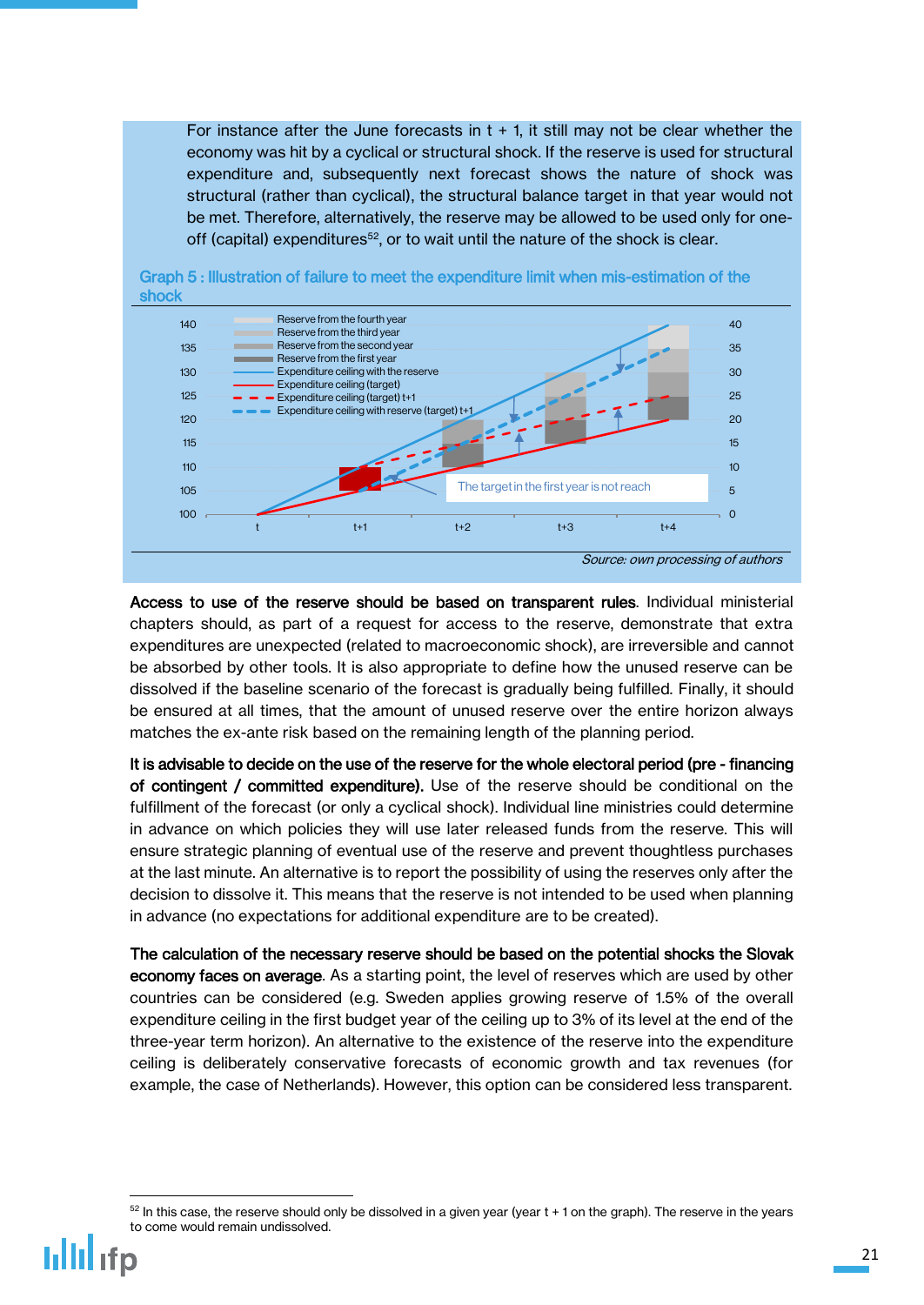## <span id="page-21-0"></span>3.3.3 Transfers of expenditure between the years

Expenditure ceilings should allow expenditure to be transferred between years, but only to a certain extent, for example 1% of the total ceiling. The profile of some expenditure items is difficult to estimate for a medium term time horizon. Especially in the case of capital expenditures, their costs depend on different approval procedures, which can suddenly shift the planned expenditure from one year to the next. However, the fully binding annual expenditure limits for each year would not allow such transfers. Therefore, there should be rules<sup>53</sup> on authorized transfers of funds to such an extent that the achievement of the fiscal targets is not fundamentally endangered. Therefore, it is appropriate to limit the amount of the transferred expenditure or the total cumulative unused funds account. For the sake of mind, transfer of funds to around 1% of the expenditure ceiling would mean a shift from the planned deficit to 0.5% of GDP. Procedurally, the transferred funds should be monitored in a separate account. Individual transfers could be approved by the government after proposals from the ministry chapters.

## <span id="page-21-1"></span>3.3.4 Escape clauses

For extreme, unexpected events, it is optimal to define taxative escape clauses, in which the originally determined ceilings can be adjusted. Once in a longer period, extraordinary facts can happen in public finances, which demand a prompt response from the government. These are situations where strict compliance with the original expenditure ceiling could eventually worsen the unexpected event. Such events should serve to define escape clauses where the originally set expenditure ceiling simply would not restrict the need for a government response.

Definition of escape clauses could be based on the Constitutional Law on Fiscal Responsibility. Escape clauses are mostly associated with a more pronounced economic recession. It is also defined in the Constitutional Law on Fiscal Responsibility as a sharp fall in year-on-year GDP growth (by cumulative 12 percentage points in two consecutive years  $54$ ). The law also mentions other exceptional events (rescue of the banking sector, natural disasters). We propose to evaluate these as one-off effects. Due to the unclear borderlines for their identification, it is appropriate to draw on the available manuals at European or national level $^{55}\!$ . Supervision over escape clauses and identification of one-off measures could also be carried out by the Council for Budget Responsibility. For the application of escape clauses, there should also be an accelerated approval process at the Parliament.

## <span id="page-21-2"></span>3.3.5 Correction mechanism and technical updates of the expenditure ceiling

It is also appropriate to introduce a correction mechanism, to compensate for the positive and negative deviations in the compliance of expenditure ceilings. By definition, expenditure ceilings set for several years in advance should ensure return expenditure to the levels originally specified in case of a temporary fiscal slippage in one year (see section numerical determination of expenditure ceilings). Thus, to a certain extent, an automatic correction mechanism is already incorporated. However, even a one-off deviation (both positive and negative) would affect the value of fiscal indicators (on temporary basis GG balance and

<sup>&</sup>lt;sup>53</sup> As an alternative to the current wording of Section 8 of the Financial Regulation Act. The carryover of expenditure would be reported separately as a so called "Side pocket" (i.e. outside the limit), which would not affect the amount of the limit initially set for the following budgetary year.

<sup>&</sup>lt;sup>54</sup> This discussion study does not evaluate the optimal escape clauses determined by the constitutional law on the implementation of expenditure ceilings. The actual calibration of the escape clauses for the expenditure ceilings should be based on a separate analysis.

<sup>55</sup> IFP Manual, CBR approach or [Vade Mecum to the Stability and Growth Pact](https://ec.europa.eu/info/sites/info/files/economy-finance/ip075_en.pdf) (approach of the European Commission).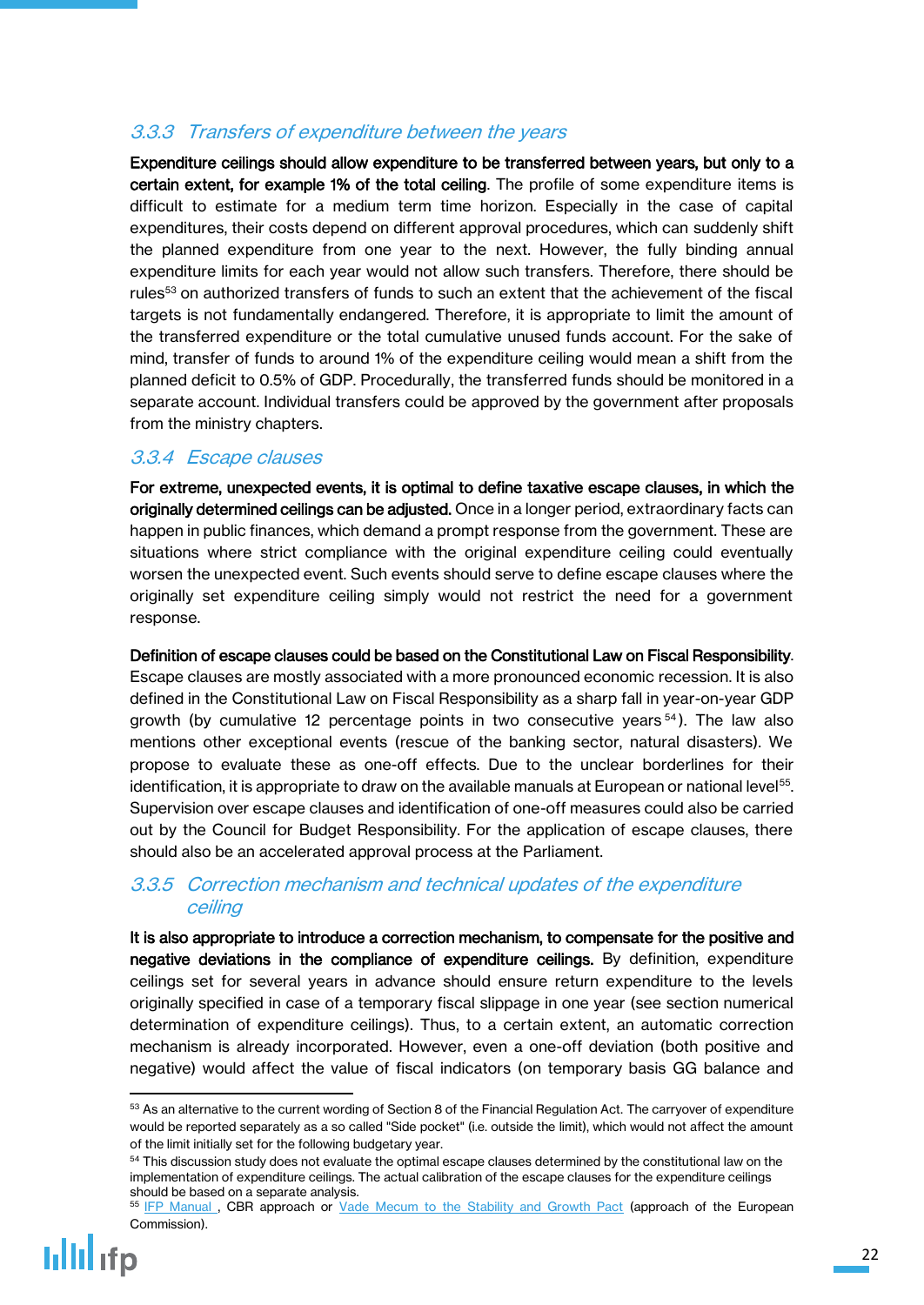structurally also the GG debt and long-term sustainability indicators). Therefore, more significant deviations should be offset by the so called *correction factor* used for the update of the expenditure ceiling over the next years (mid-term). Corrections should be symmetrical. Positive as well as negative deviations should be taken into account. Since each variation is of a different nature, we do not propose an automatic formula to calculate the correction factor. However, surveillance over the adjustment of the expenditure ceilings could also be partly performed by the Council for Budget Responsibility. It would issue possible recommendations for updating expenditure ceilings.

The need for a (symmetrical) correction can also occur if the assumptions underlying the original calculation of the expenditure ceilings are significantly changed. Expenditure ceilings aim to achieve the fiscal targets, which are dependent on several macroeconomic assumptions. Their possible revision could therefore lead to a deviation from the targets even if the original expenditure ceilings are met. The proposal to adjust the expenditure ceilings should only concern more significant revisions, in particular in the following assumptions.

- Significant deviation in the macroeconomic forecast and revenue forecast (beyond absorption of errors by the reserve)
- Significant deviation of budget items that have been deducted from the expenditure ceiling (e.g. fiscal performance of local governments, interest costs)
- A very significant change in the demographic forecast, on the basis of which the mediumterm objective was determined (and the trajectory to reach it)
- The possible application of the debt brake, which would require tightening of expenditure limit in terms of the predefined sanction thresholds

A regular technical update of the originally set expenditure ceilings would also need to take place occasionally. The expenditure ceiling should take into account technical changes in the context of the update of the draft budget or the medium-term budgetary plan (Stability Program) which were not known in the original ceiling determination. These are primarily the following impacts:

- New revenue measures (see previous section of structural revenue estimate)<sup>56</sup>
- New, more fundamental measures with an impact on long-term sustainability (internalization of their impact over the horizon of set expenditure ceilings) $57$
- Sector reclassification of entities to / from the GG<sup>58</sup>

## <span id="page-22-0"></span>4 Introduction of expenditure ceilings into Slovak budget practice

Implementation of expenditure ceilings in the general government budget would also have a greater impact on the budgetary procedure. The potential impacts of implementing the expenditure ceilings into the budget process are not the subject of this discussion study, but some of them are briefly outlined in the following new indicative timetable for the budgetary

1

<sup>&</sup>lt;sup>56</sup> Including tax expense that was not known at the time of setting the ceilings and regular update of the change in efficiency of collection (EDS). In this case, the expenditure limit would be updated with the confirmed additional structural revenue.

 $57$  This type of measure mainly affects the period outside the monitored horizon for which the limits have been set. Upon updating the expenditure ceiling, we propose to approach such measures asymmetrically and to take into account exclusively those measures with a positive impact on long-term sustainability, which will come into effect through constitutional law. For measures that are detrimental to sustainability, measures adopted by ordinary law should be taken into account to weaken moral hazard.

<sup>&</sup>lt;sup>58</sup> These are in particular Eurostat's decisions on the transfer of entities to / from the general government. In this case, the expenditure limits would be updated by the level of revenue of these entities, following an official decision by Eurostat.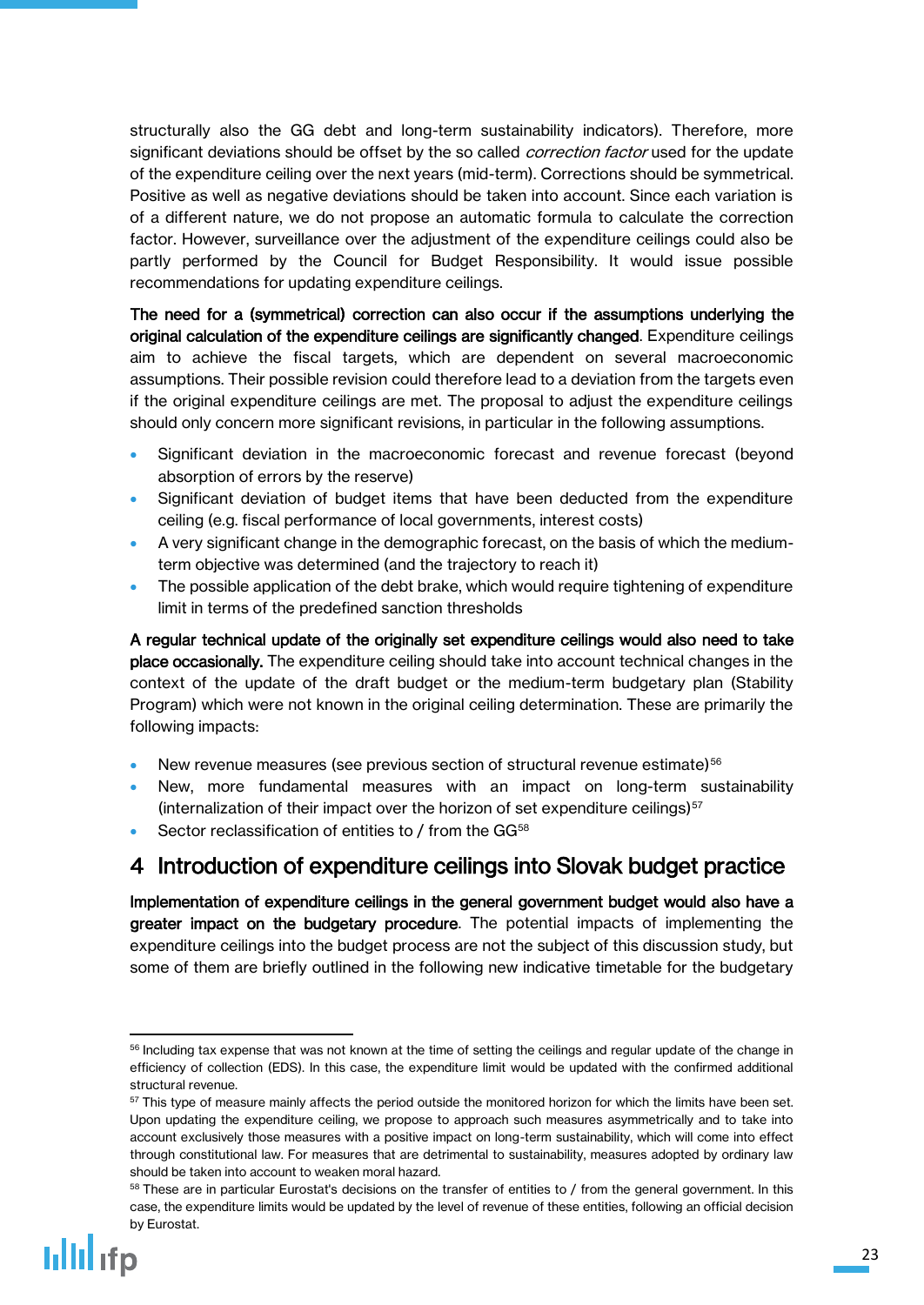process. Compared to the status quo, the procedure would be slightly different. In particular, the procedure for setting targets would change.

| Table 2: Illustrating the possible form of the budgetary process in the case of the<br>implementation of expenditure ceilings into the budget management |                                                                                                                                  |                               |  |  |
|----------------------------------------------------------------------------------------------------------------------------------------------------------|----------------------------------------------------------------------------------------------------------------------------------|-------------------------------|--|--|
| <b>Starting period (year</b><br>$T$ – election year)                                                                                                     | Task                                                                                                                             | Responsibility                |  |  |
| February                                                                                                                                                 | Estimation of the underlying economic<br>fundamentals for the determination of<br>expenditure ceilings and the baseline scenario | Independent authority, MoF SR |  |  |

EC (alternatively CBR)

expenditure ceilings and the baseline scenario

EC's calculation of minimum MTO for Slovakia (alternative is MTO derived from CBR's GAP

of existing policies

indicator).

till April

| Slovak Stability program – baseline scenario of<br>April<br>existing policies |                                                                                                                                                                                         | MoF SR                        |
|-------------------------------------------------------------------------------|-----------------------------------------------------------------------------------------------------------------------------------------------------------------------------------------|-------------------------------|
| till June                                                                     | MTO is set on the basis of EC's or CBR's<br>minimum MTO through comply or explain<br>procedure *. The trajectory towards the MTO is<br>set as well. Budgetary priorities are published. | Government of SR              |
| till June                                                                     | Aggregate expenditure ceilings and<br>contingency reserve is set (based on June<br>macroeconomic and tax projection)                                                                    | MoF SR/Government             |
| till August                                                                   | Budgetary negotiations (two rounds - first:<br>expenditure on the existing policies, second:<br>new policies). Ministerial limits can be set as<br>well.                                | MoF SR, Line ministries       |
| October                                                                       | Draft budget of general government, final<br>confirmation of aggregate as well as ministerial<br>ceilings.                                                                              | Government of SR              |
| November/December                                                             | Approval of the GG budget and aggregate<br>ceilings in the Parliament.                                                                                                                  | Parliament of SR              |
| Next periods (years<br>$T+1$ , $T+2$ , $T+3$ )                                | Task                                                                                                                                                                                    | Responsibility                |
| February                                                                      | Update of forecasts with potential impact on<br>update of ceilings (including new legislative<br>revenue measures).                                                                     | Independent authority, MoF SR |
|                                                                               |                                                                                                                                                                                         |                               |
| April                                                                         | Stability Program - update of the medium-term<br>budgetary framework and expenditure ceilings.<br>Indicative volume of expenditure carry – overs<br>or carry - forwards.                | MoF SR                        |
| May                                                                           | Evaluation of the implementation of expenditure<br>ceiling for the previous year and<br>recommendation on the update of the ceilings                                                    | <b>CBR</b>                    |
| June                                                                          | Update of forecasts. Evaluation of changes in<br>tax collection efficiency (+ new legislative<br>measures). Recommendation to hold or dissolve<br>the reserve.                          | Independent authority, MoF SR |
| July                                                                          | Allocation of released funds from the reserve.                                                                                                                                          | Government of SR              |
| till August                                                                   | Budgetary negotiations (two rounds). Update of<br>expenditure ceilings                                                                                                                  | MoF SR, line Ministries       |
| October                                                                       | Draft budget, updated aggregate as well as<br>ministerial ceilings. Decisions on expenditure<br>carryovers.                                                                             | Government of SR              |

## **Iilli**lifp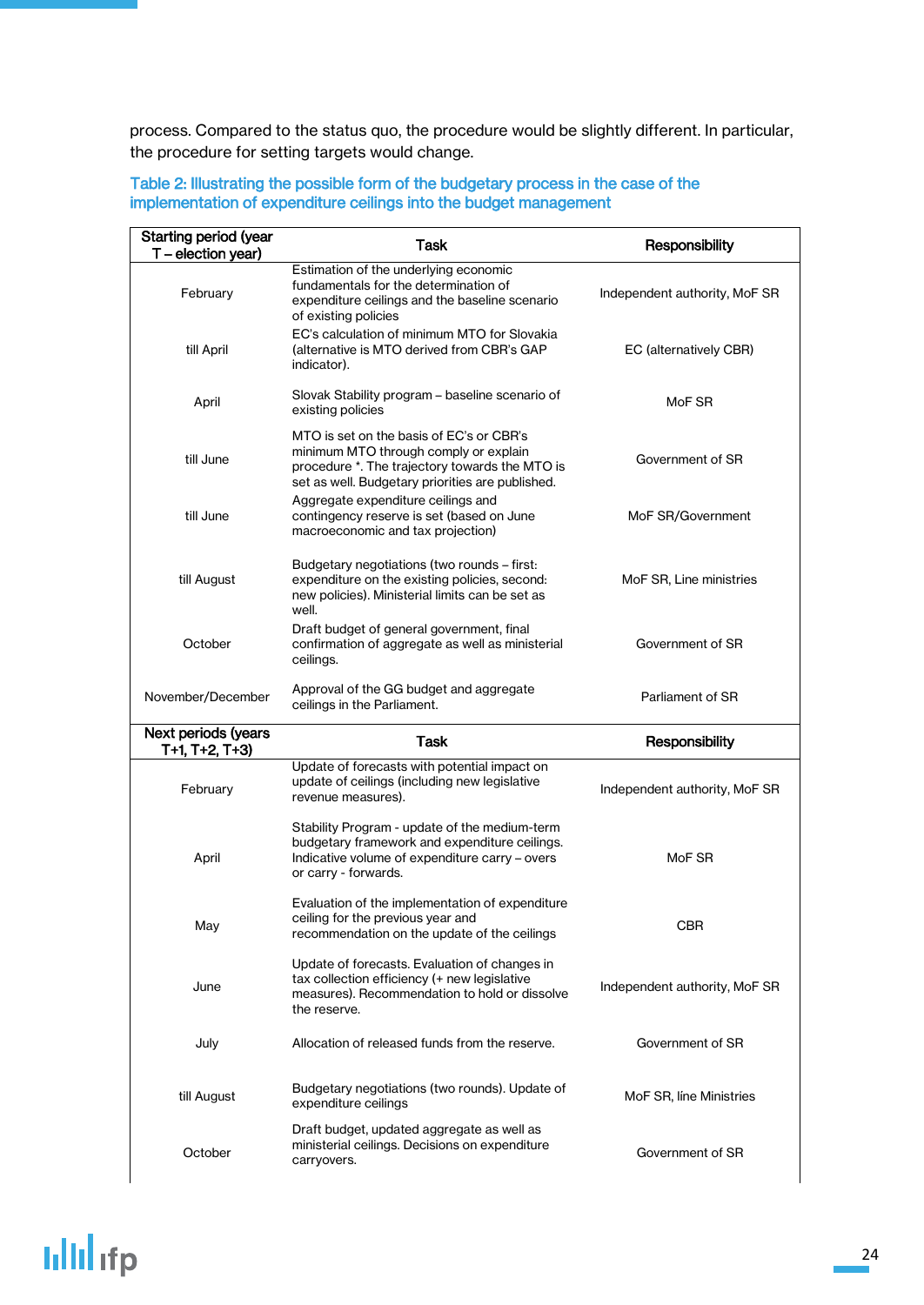November/December Budget of general government and updated aggregate ceilings approval in the Parliament.

Parliament of SR

\* if the government is not established, the full consolidation suggested in the Stability and Growth Pact and the most up-to-date Sustainability Report is taken over.



\* Expenditure on existing policies as well as the allocation of additional fiscal space are defined at the ministerial level.

Source: own processing of authors

The need for a number of changes in the budgetary process has led several countries to gradual introduction of the expenditure ceilings. Implementation of expenditure ceilings in the context of budget management will require several procedural changes (BOX 5), which are unlikely to be implemented in a very short horizon. One option is therefore indicative (nonmandatory) expenditure ceilings prior to their introduction in binding form (United Kingdom). Additionally, preparatory, analytical internal exercises (modeling of multiple variants of expenditure ceilings) could take place over several years before final implementation (Australia and France).

## BOX 5: Prerequisites for the implementation of expenditure ceilings

## Real time budget data in ESA2010 methodology

In order to ensure link to the medium-term fiscal objectives, the expenditure ceiling should be set out in the ESA2010 methodology, i.e. the accrual recording of individual transactions. Consequently, also budgeting and in-year monitoring would be required in the ESA2010 methodology, in a detailed division at the level of GG items and entities. During the transition period, the use of cash data can also be considered. In that case, however, the transition from cash data to ESA2010 methodology is necessary at least on a quarterly basis.

# lilli ifp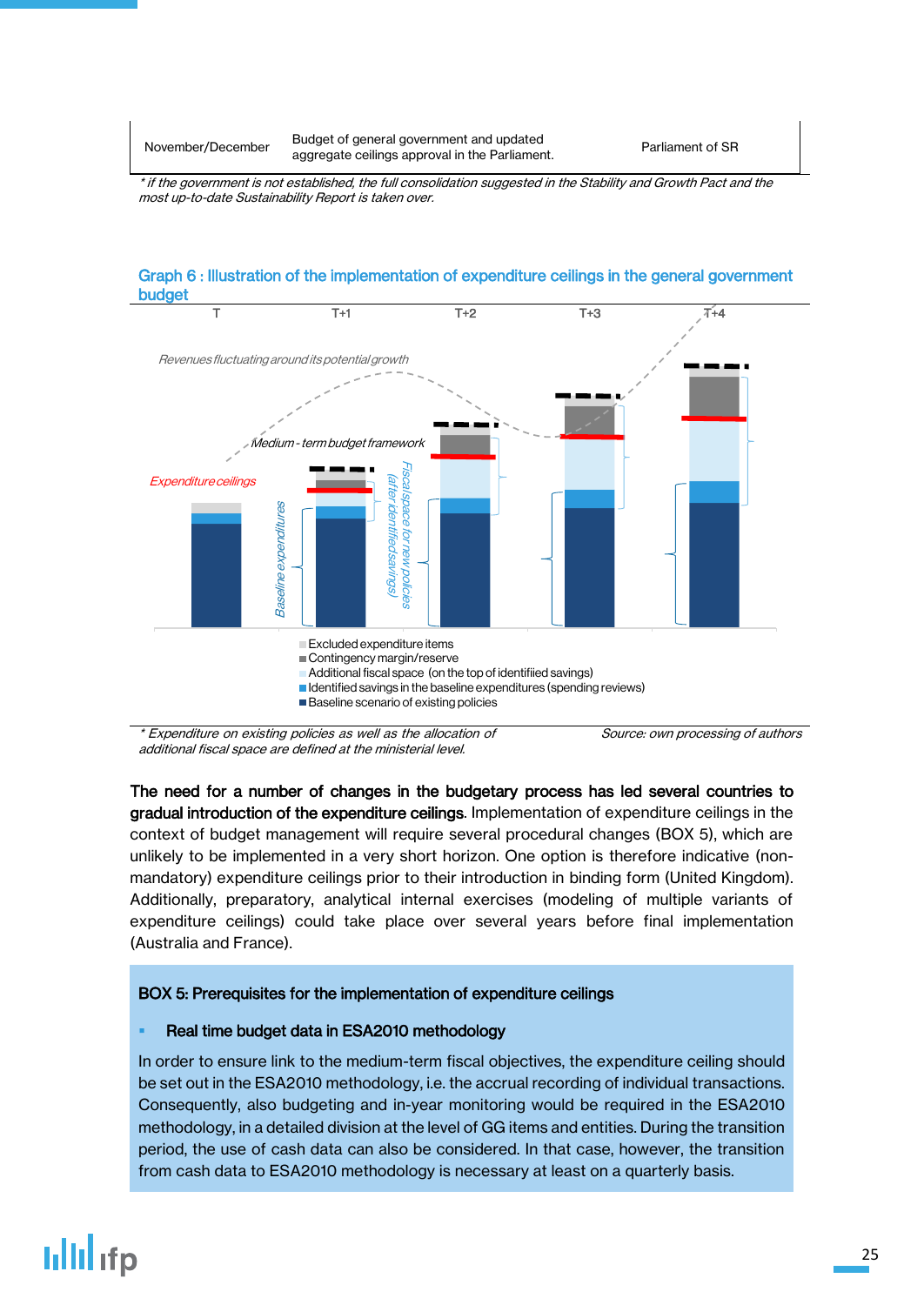## Stable and unified methodology for estimating input data for calibration of expenditure ceilings

In order to achieve greater transparency and control, it will also be necessary to methodically define individual technical inputs into the calculation of the expenditure ceilings (for example, the cyclical component of the projected revenue or one-off measures). One of the main inputs to the calculation of the ceilings themselves is also the quantification of the value of the long-term sustainability gap indicator based on a large number of technical assumptions. Therefore, it is advisable for the CBR to publish a detailed manual for its calculation. In addition to the calculation's methodogoly, the scope for expert judgment should be more clearly defined when it comes to the used assumptions. This would eliminate sudden methodological changes and enhance the predictability of fiscal rules.

### **Direct budget control over items and entities under the expenditure ceiling**

Since the expenditure limit is set almost at the level of the entire general government, there must be direct operational control over all the entities falling under the expenditure ceiling. Implementation of expenditure ceilings would therefore require somewhat greater centralization in budget management than at present (this mainly concerns entities such as National Highway Company, Railway Company Slovakia, Railways of the Slovak Republic, Public Universities and Public Health Insurance.

### Estimation of the baseline scenario of existing policies (cost of maintaining current policies)

In order to quantify the fiscal space within the expenditure ceiling, it is important to know trends in expenditure policies at the level of each sector / entity for three to four years in advance (depending on the setting of expenditure ceilings). Therefore, it is crucial to quantify the so called **baseline scenario of current policies**. It explains how expenditures will evolve while maintaining current legislation. The accuracy of estimates of the baseline scenario requires, in particular, good knowledge of the underlying factors of the cost growth of individual budget items and sectors at both macro and micro levels (demography, legislation, inflation, GDP growth, etc.).

The discussion on the baseline scenario of existing policies should be separated from the discussion of the need for savings (or new policies in the case of fiscal space). For decisionmaking on reallocations, it is appropriate to separate the expenditure structure further to:

- a) discretionary and mandatory expenditure,
- c) one-off / temporary and structural
- d) without a direct source of revenue and with direct source of revenue

#### **Estimation of efficiency savings in the baseline scenario (spending reviews)**

The baseline scenario of existing expenditure policies may often exceed the expenditure ceiling to meet defined fiscal targets. In such a case, it is appropriate that the spending reviews have identified potential savings in all the sectors / areas concerned, thus enabling the expenditure ceiling to be met. In other cases, expenditure revisions serve to identify the additional space that can be used for new, more effective public policies.

#### **Estimation of new policies and priorities in terms of economic and social benefits**

Fiscal space for new projects should be divided among projects based on the highest economic return in terms of public interest. It is therefore appropriate to establish a methodology for submitting applications for new policies in the context of budgetary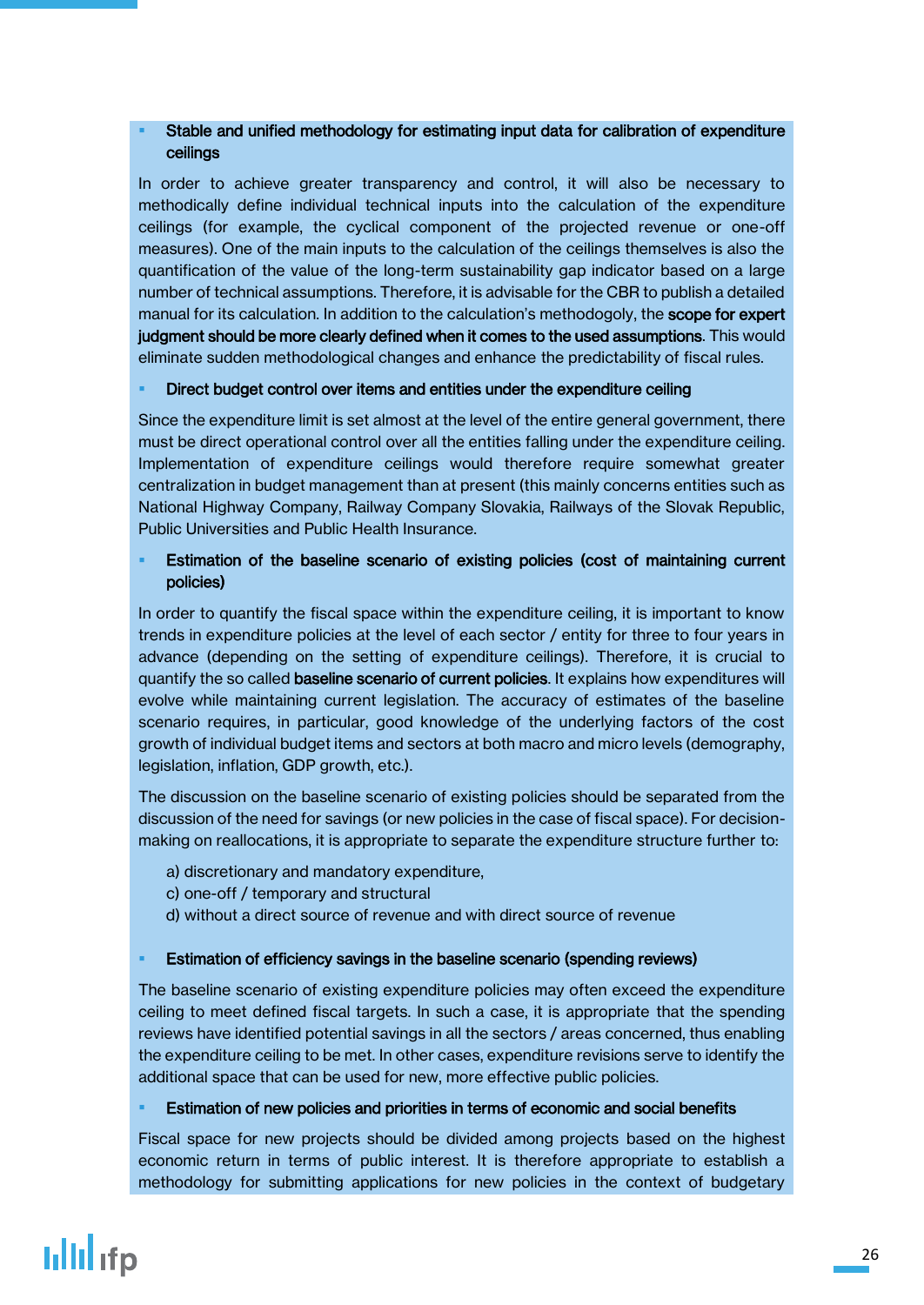negotiations. At the same time, it is important to know their most accurate fiscal impact, as their undervaluation would additionally require compensation for the intended allocation.

### Estimates of structural revenue (ex - ante and ex - post)

The setting of expenditure limits also stems from the adoption of structural revenue measures. Therefore, it is important to ensure a proper process for quantification and monitoring (in particular ex-post estimation of the change in the effectiveness of tax collection as a result of new legislative measures). The study assumes the involvement of an independent authority in performing this task.

### Estimate of non-tax revenues

Non-tax revenues account for approximately 5 - 6% of GDP, thus significantly influence the setting of the expenditure ceiling. Therefore, it is also necessary to reliably estimate them on the basis of economic fundamentals throughout the forecast horizon. Currently, the Tax Forecasts Committee does not estimate them. Since the deviation of non-tax revenues from budget assumption would mean deviating from aggregate targets, as a minimum, large non-tax items should pass through approval by an independent authority. In this context, it is first necessary to implement measures to improve the underlying data sources, which are the basis for estimates of non-tax revenues.

### Estimate of items and entities separated from the expenditure ceiling

Similarly to the above-mentioned case (in order to ensure the consistency of expenditure ceilings with the fulfillment of aggregate fiscal targets), an independent authority should also estimate items that are out of government control and outside the expenditure ceiling. This is mainly an estimate of interest costs and EU funds co-financing. Similarly, the realistic assumption of the planned management of municipalities is also important. Imprecise estimates of these items could mean deviations from the targets even if the expenditure ceiling is met. Estimates of items and entities excluded from the ceiling should be entrusted with independent authority.

## <span id="page-26-0"></span>5 Conclusion

In recent years, Slovakia has made significant progress towards the recovery of public finances. To ensure their long-term sustainability, it would be beneficial to establish a binding mediumterm expenditure framework. It is therefore appropriate to complement the existing 'debt brake' rule by the introduction of binding expenditure ceilings. Expenditure ceilings would serve as the main tool for operational budget management. Such reformed budgetary framework would be able to cope more effectively with fiscal sustainability challenges stemming from the population ageing. Through higher anti-cyclicality, expenditure ceilings would also strengthen the role of budgetary policy in mitigating macroeconomic and financial imbalances. In addition, the expenditure ceilings tool could be a useful complement to the Value for Money project.

Based on the final proposal of individual parameters, it is optimal to subject expenditure ceilings to a test phase over several years, before their final implementation. Before its mandatory implementation, the proposed draft of expenditure ceilings should be put to a test run on the basis of real budgetary data or, if necessary, by simulating multiple variants of expenditure

## **Iillil** ifp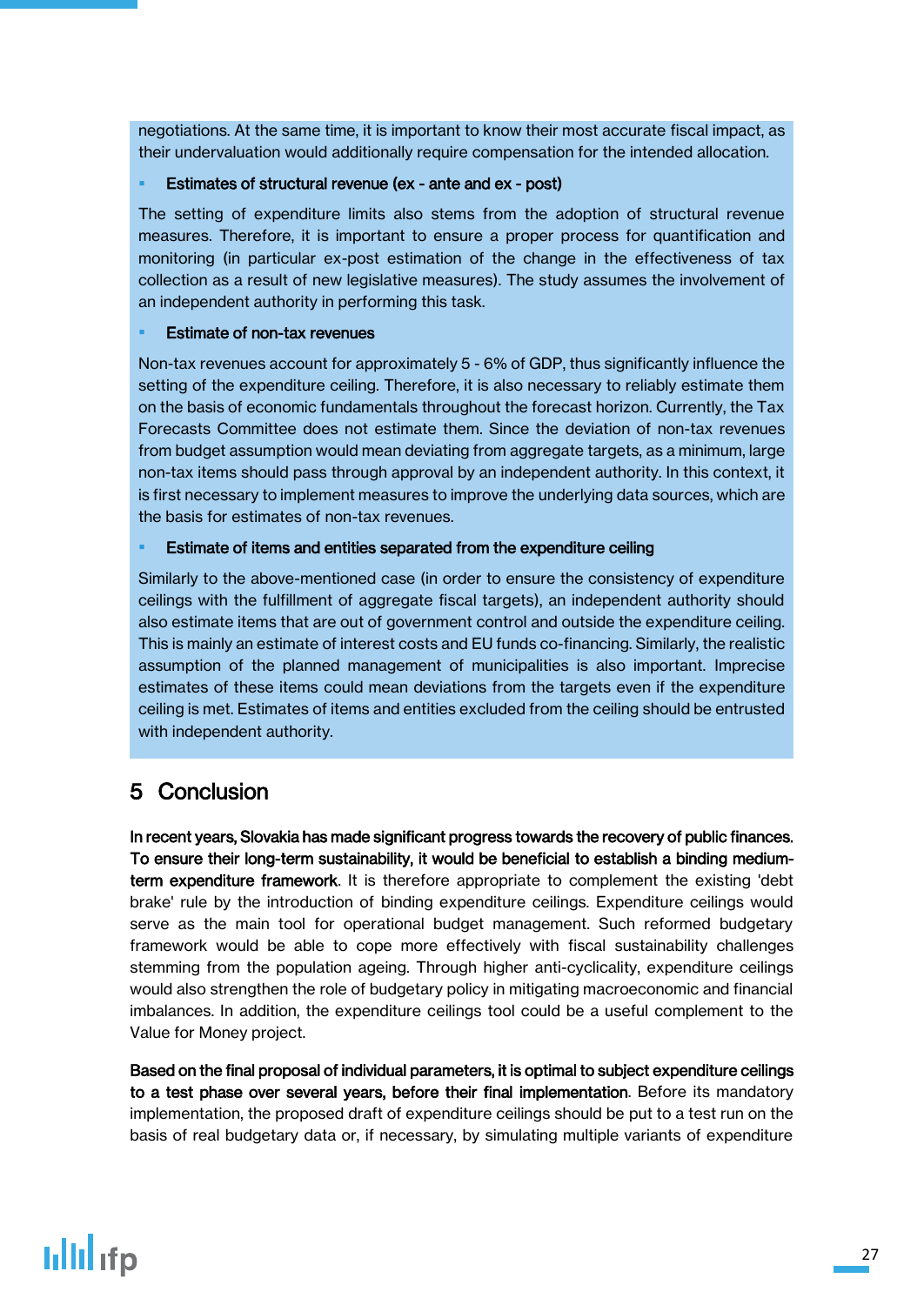ceilings on past data. <sup>59</sup> Following the public discussion of this study and subsequent simulations, we expect some parameters of the presented proposal will be adjusted. However, the changes should not undermine the basic principles of the expenditure ceilings. After the end of the test phase, a final (and legislative) proposal for the implementation of expenditure ceilings could be fully ready during the new electoral period.

## <span id="page-27-0"></span>6 References

- 1) Antalicová, J. and Harvan. P., (2017): Výber daní prekonal prognózu na rok 2017 vďaka silnému trhu práce, Komentár IFP, Júl 2018.
- 2) Bénassy-Quéré, A. and col., (2018): Reconciling risk sharing with market discipline: A [constructive approach to euro area reform,](https://cepr.org/active/publications/policy_insights/viewpi.php?pino=91) CEPR Policy Insight, No. 91.
- 3) Boschi, M. and d´Addona, S., (2017): [The stability of tax elasticities over the business cycle](http://host.uniroma3.it/docenti/daddona/taxes.pdf)  [in European countries](http://host.uniroma3.it/docenti/daddona/taxes.pdf), Máj 2017.
- 4) Bova, E. and col., (2016): [The Fiscal Costs of Contingent Liabilities: A New Dataset,](https://www.imf.org/external/pubs/ft/wp/2016/wp1614.pdf) IMF Working Paper WP/16/14.
- 5) Carnot, N., (2014): [Evaluating Fiscal](http://ec.europa.eu/economy_finance/publications/economic_paper/2014/pdf/ecp526_en.pdf) Pollicy, A Rule of Thumb, Economic Papers 526, August 2014, ISSN 1016-8060.
- 6) Casals, J., (2012): [National Expenditure Rules: Why, How and When,](http://ec.europa.eu/economy_finance/publications/economic_paper/2012/pdf/ecp473_en.pdf) European Economy Working Papers 473, December 2012, ISSN 1725-3187.
- 7) Claeys, G. and col., (2016): [A proposal to revive the European Fiscal Framework,](http://bruegel.org/2016/03/a-proposal-to-revive-the-european-fiscal-framework/) Breugel Policy Contribution, Issue: 2016/7, March 2016.
- 8) Cordes, T. and col, (2015): Expenditure Rules: Effective Tools for Sound Fiscal Policy? IMF Working Paper No. 15/29, ISSN 9781498390576/1018-5941.
- 9) Debrun, X., (2007): [FISCAL POLICY AND BUDGETARY INSTITUTIONS.](http://citeseerx.ist.psu.edu/viewdoc/download?doi=10.1.1.617.8887&rep=rep1&type=pdf)
- 10) Deroose, S. and col. (2006): National expenditure [rules and expenditure outcomes:](https://www.econbiz.de/Record/national-expenditure-rules-and-expenditure-outcomes-evidence-for-eu-member-states-deroose-servaas/10003298269)  [evidence for EU member states.](https://www.econbiz.de/Record/national-expenditure-rules-and-expenditure-outcomes-evidence-for-eu-member-states-deroose-servaas/10003298269) Wirtschaftspolitische Blätter. - Wien: Manz, ZDB-ID 5361060. - Vol. 53, ISSN 1605-8704.
- 11) EK, (2010): [NATIONAL FISCAL FRAMEWORKS,](http://ec.europa.eu/economy_finance/db_indicators/fiscal_governance/documents/analysis_national_fiscal_frameworks_pfr_2010.pdf) European Commission Public finances in EMU – 2010.
- 12) EK, (2017): *Debt Sustainability Monitor*, INSTITUTIONAL PAPER 071, January 2018, ISSN 2443-8014.
- 13) EK, (2017)[: DEEPENING OF THE ECONOMIC AND MONETARY UNION,](https://ec.europa.eu/commission/sites/beta-political/files/reflection-paper-emu_en.pdf) Reflection Paper, May 2017.
- 14) EK, (2018): [Applying the rules of the stability and growth pact,](https://ec.europa.eu/info/business-economy-euro/economic-and-fiscal-policy-coordination/eu-economic-governance-monitoring-prevention-correction/stability-and-growth-pact/applying-rules-stability-and-growth-pact_en) How and why the stability and growth pact is applied.
- 15) EK, (2018): [Vade Mecum on the Stability and Growth Pact](https://ec.europa.eu/info/publications/economy-finance/vade-mecum-stability-and-growth-pact-2018-edition_en)  2018 Edition, Economic and Financial Affairs Institutional Paper 075.
- 16) Fall, F. and col., (2015): **Prudent debt targets and fiscal frameworks**, OECD Economic Policy Papers, No. 15, July 2105, ISSN: 2226583X.
- 17) Fodor, J. and col., (2018): <u>Šedivieme pomalšie, Správa Európskej komisie o starnutí</u> [populácie](http://www.finance.gov.sk/Default.aspx?CatID=11771), IFP comment, May 2018.
- 18) Forni, L. and Bonfatti, A., (2017)[: Fiscal Rules to Tame the Political Budget Cycle: Evidence](https://www.imf.org/en/Publications/WP/Issues/2017/01/20/Fiscal-Rules-to-Tame-the-Political-Budget-Cycle-Evidence-from-Italian-Municipalities-44553)  [from Italian Municipalities,](https://www.imf.org/en/Publications/WP/Issues/2017/01/20/Fiscal-Rules-to-Tame-the-Political-Budget-Cycle-Evidence-from-Italian-Municipalities-44553) IMF Working Paper No. 17/6, ISSN 9781475569971/1018-5941.
- 19) Hagen, J., (2005): [Fiscal Rules and Fiscal Performance in Europe and Japan,](https://papers.ssrn.com/sol3/papers.cfm?abstract_id=844288) SSRN, October 2005.
- 20) Hauptmeier, and col, (2011): [Towards expenditure rules and fiscal sanity in the euro area](https://www.sciencedirect.com/science/article/pii/S0161893811000305) Journal of Policy Modeling, August 2011
- 21) Horváth, M., and Ódor, L., (2009): DO[BRÁ RADA NAD ZLATO?](https://www.nbs.sk/_img/Documents/PUBLIK/DP_2-2009.pdf), National Bank of Slovakia - Discusion paper, 2/2009.

 $\overline{a}$ 

<sup>&</sup>lt;sup>59</sup> Ex-ante simulations should be complemented by an analytical retrospective exercise, which would consist in "overwriting history" through the simulated existence of expenditure ceilings (for example, from 2010). This would provide a wider data base, enriched by further experience of macroeconomic and budgetary developments.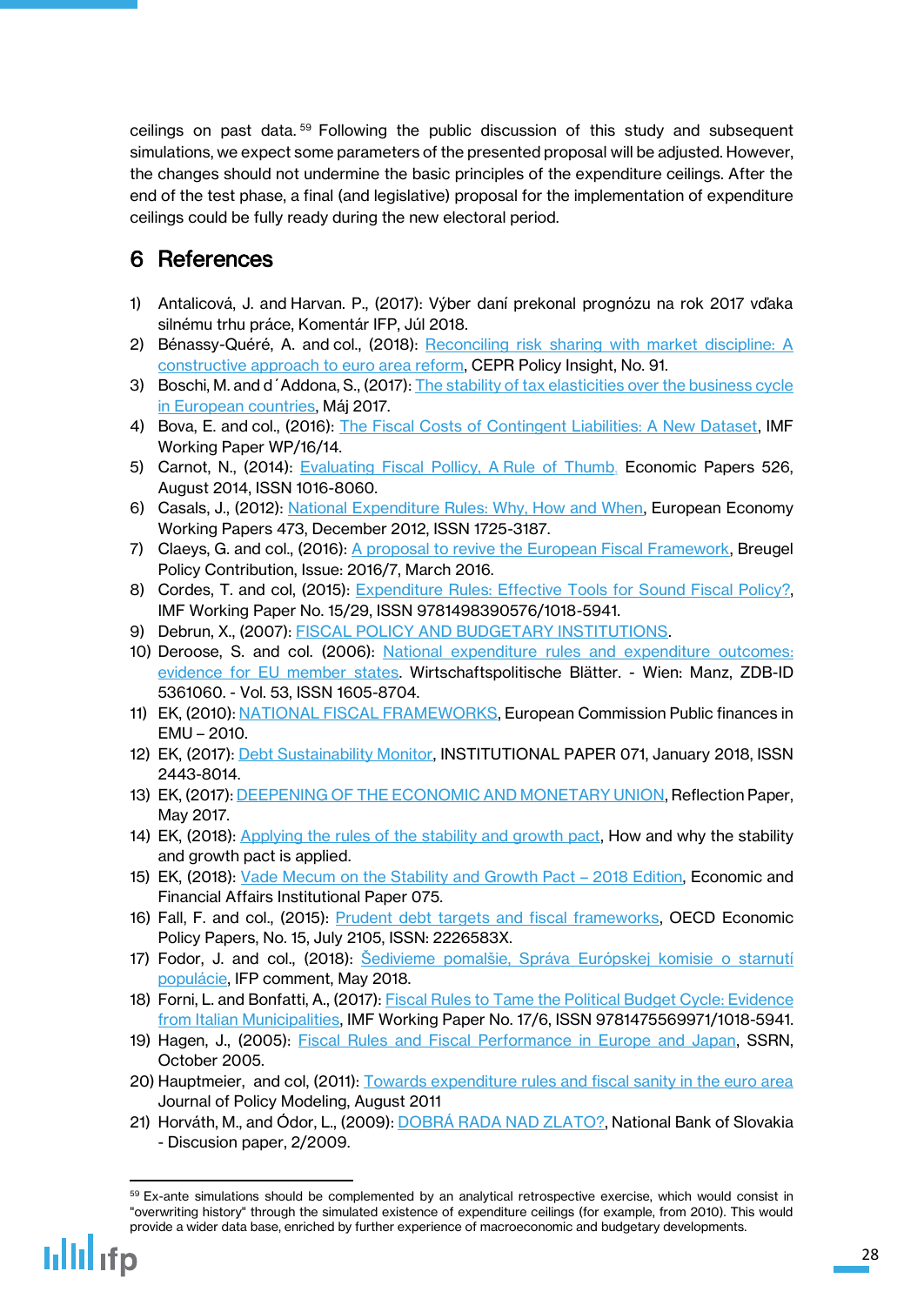- 22) IFP, (2014): [Jednorazové vplyvy](http://www.finance.gov.sk/Default.aspx?CatID=9595), IFP manual, June 2015 update.
- 23) IMF Stuff Discusion Note, (2015): [Reforming Fiscal Governance in the European Union,](https://www.imf.org/external/pubs/ft/sdn/2015/sdn1509.pdf) May 2015, SDN/15/09.
- 24) IMF, (2015): Cutting Through the [Maze: A Simple Expenditure Rule, Remarks by Vitor](https://www.imf.org/en/News/Articles/2015/09/28/04/53/sp060415a)  [Gaspar at the European Political Strategy Centre,](https://www.imf.org/en/News/Articles/2015/09/28/04/53/sp060415a) Brussels, June 2015.
- 25) IMF, (2017): [Fiscal Rules at Glance,](https://www.imf.org/external/datamapper/fiscalrules/Fiscal%20Rules%20at%20a%20Glance%20-%20Background%20Paper.pdf) March 2017.
- 26) Koptis, G. and Symansky, S., (1998): **Fiscal Policy Rules, IMF Occasional Paper No. 162**, July 1998. ISSN 9781557757043/0251-6365.
- 27) Kydland, F., and Prescott, E., (1977): Rules Rather than Discretion: The Inconsistency of [Optimal Plans,](https://www.minneapolisfed.org/~/media/files/research/prescott/papers/rulesdiscretion.pdf?la=en) The Journal of Political Economy, Volume 85, Issue 3, June 1977.
- 28) Liedo, V. and col., (2018): [How to Select Fiscal](https://www.imf.org/en/Publications/Fiscal-Affairs-Department-How-To-Notes/Issues/2018/03/15/How-to-Select-Fiscal-Rules-A-Primer-45552) Rules : A Primer, IMF Fiscal Affairs Department How-To Notes, ISSN 9781484337233/2522-7912.
- 29) Moulin, L. and Wierts P., (2006): HOW CREDIBLE ARE MULTIANNUAL BUDGETARY [PLANS IN THE EU?](https://www.dnb.nl/en/binaries/MoulinWiertsFiscalPlans_tcm47-170907.pdf)
- 30) Mourre, G. and Princen, S., (2015): [Tax Revenue Elasticities Corrected for Policy Changes](https://ec.europa.eu/info/sites/info/files/dp018_en.pdf)  [in the EU,](https://ec.europa.eu/info/sites/info/files/dp018_en.pdf) European Commission DISCUSSION PAPER 018, NOVEMBER 2015.
- 31) Múčka, Z., (2015): [Is the Maastricht debt limit safe enough for Slovakia?,](http://www.rozpoctovarada.sk/svk/rozpocet/281/is-the-maastricht-debt-limit-safe-enough-for-slovakia) Fiscal Limits and Default Risk Premia for Slovakia, Council for budget responsibility Working Papers, No. 2/2015.
- 32) Nerlich, N. and Reuter, W., (2013): [The Design of National Fiscal Frameworks and their](https://www.ecb.europa.eu/pub/pdf/scpwps/ecbwp1588.pdf?a7b3bc425c8f13a6cbfb802304d0da96)  **[Budgetary Impact,](https://www.ecb.europa.eu/pub/pdf/scpwps/ecbwp1588.pdf?a7b3bc425c8f13a6cbfb802304d0da96) Working Paper SerieS No. 1588, September 2013.**
- **33) Odor, L., (2016): ST(R)OP MINANIU, Zavedenie účinných výdavkových limitov na** [Slovensku,](http://www.rozpoctovarada.sk/download2/EXP_CEILINGS_FV_final_04.pdf) Discussion study of Council for budget responsibility, 2/2016.
- 34) OECD, [Achieving prudent debt targets using fiscal rules,](https://www.oecd.org/eco/Achieving-prudent-debt-targets-using-fiscal-rules-OECD-policy-note-28.pdf) Economics Department Policy Note No. 28, July 2015.
- 35) MoF SR, [Program stability 2018,](http://finance.gov.sk/Default.aspx?CatID=120)
- 36) Council of the EU, (2016): [Improving the predictability and transparency of the SGP: A](http://data.consilium.europa.eu/doc/document/ST-14814-2016-INIT/en/pdf)  [stronger focus on the expenditure benchmark in the preventive arm,](http://data.consilium.europa.eu/doc/document/ST-14814-2016-INIT/en/pdf) November 2016.
- 37) Council Directive 2011/85/EU of 8 November 2011 on requirements for budgetary [frameworks of the Member States](https://eur-lex.europa.eu/legal-content/EN/TXT/?uri=CELEX%3A32011L0085)
- 38) Proposal for a [COUNCIL DIRECTIVE](https://eur-lex.europa.eu/legal-content/EN/TXT/?uri=CELEX%3A52017PC0824) laying down provisions for strengthening fiscal responsibility and the medium-term budgetary orientation in the Member States, COM/2017/0824 final - 2017/0335 (CNS).
- 39) Tereanu, E., (2014): [Structural Balance Targeting and Output Gap Uncertainty,](https://www.imf.org/external/pubs/ft/wp/2014/wp14107.pdf) IMF Working Paper, WP/14/107.
- 40) Turriny, A., (2008): [Fiscal policy and the cycle in the Euro Area: The role of government](http://ec.europa.eu/economy_finance/publications/pages/publication12600_en.pdf)  [revenue and expenditure,](http://ec.europa.eu/economy_finance/publications/pages/publication12600_en.pdf) Economic Papers 323, May 2008.
- 41) [Constitutional](http://www.rozpoctovarada.sk/images/Legislativa_SR/Zakon_493_2011_20121028.pdf) act of fiscal responsibility, Codex no. 493/2011.
- 42) Council for budget responsibility, Report on the long-term sustainability of public finances.
- 43) Vyškrabka, M., (2017): [Tax revenues sensitivity to economic activity,](http://www.finance.gov.sk/Default.aspx?CatID=11570) IFP analysis, January 2018.
- 44) Act on the Financial Rules of Local Government, Codex no. 583/2004.

## **ullil**ifp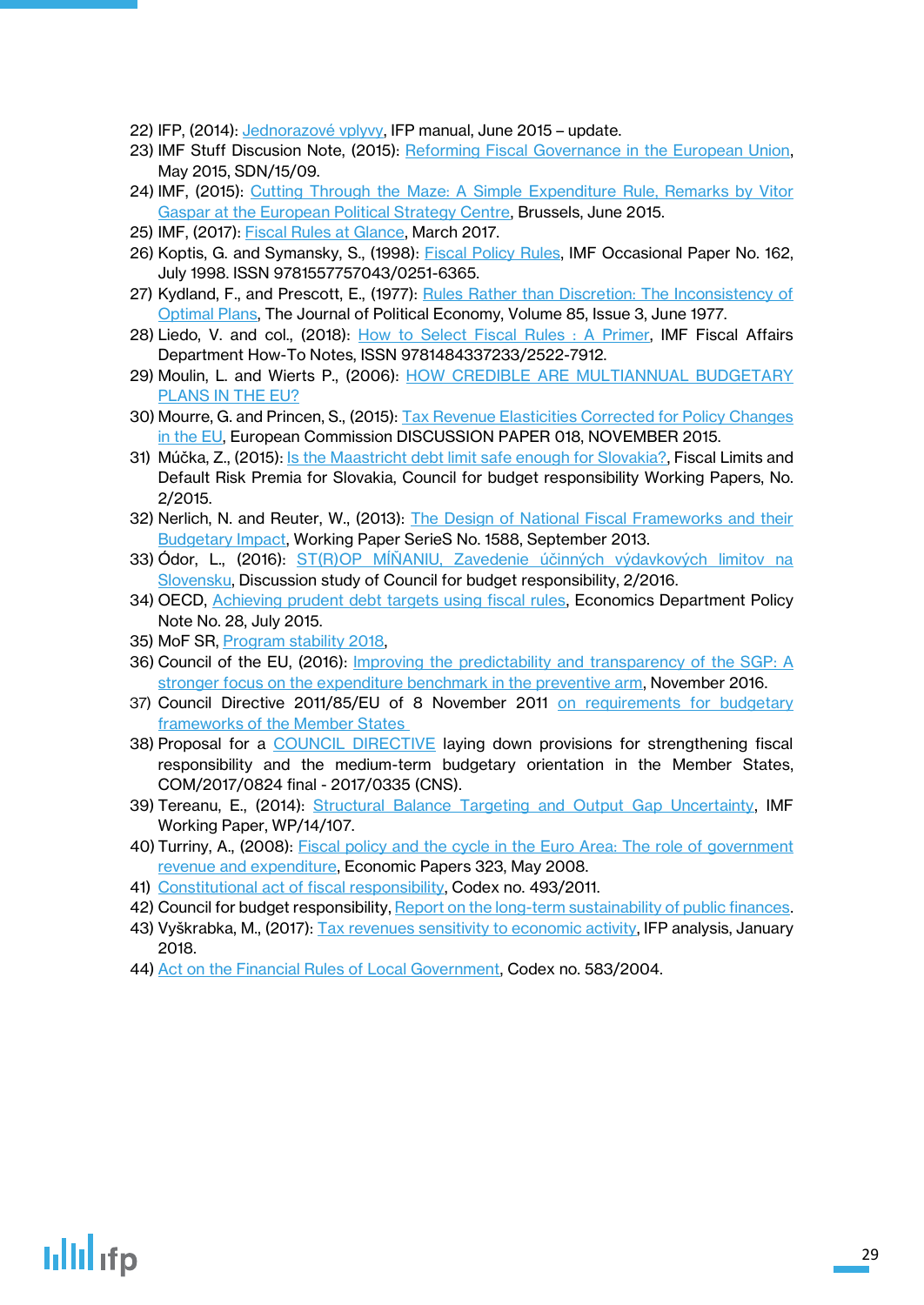## Annex 1: Possible proposal for setting the expenditure ceilings in SR (summary of individual parameters)

| Area                                                                             | <b>Body</b>                                                                                | <b>Description</b>                                                                                                                                                                                                                                                                                        |  |  |
|----------------------------------------------------------------------------------|--------------------------------------------------------------------------------------------|-----------------------------------------------------------------------------------------------------------------------------------------------------------------------------------------------------------------------------------------------------------------------------------------------------------|--|--|
|                                                                                  | The main fiscal target<br>indicator and its link to<br>the expenditure ceiling             | The main fiscal target is the medium-term<br>budgetary objective (MTO) consistent with<br>achievement optimal level of debt in long term<br>(based on a) Stability and Growth Pact rules or b)<br>Sustainability GAP by CBR)                                                                              |  |  |
|                                                                                  |                                                                                            | MTO outlines the medium-term objective of a<br>$\bullet$<br>structural balance (valid for the length of the<br>election term)                                                                                                                                                                             |  |  |
|                                                                                  |                                                                                            | The government will determine both its medium-<br>$\bullet$<br>term budgetary objective on the basis of EC or<br>CBR's calculation of minimum MTO and the<br>trajectory of the structural balance until the end of<br>the parliamentary term in order to meet/approach<br>chosen MTO (see section below). |  |  |
|                                                                                  |                                                                                            | The total expenditure ceilings are used as the main<br>$\bullet$<br>operational tool of the government for the<br>achievement ex-ante targeted structural balances<br>towards MTO                                                                                                                         |  |  |
| <b>Formulation of</b><br>expenditure<br>ceilings and<br>link to the<br>aggregate | Minimum required<br>improvement of fiscal<br>target indicator within<br>the chosen horizon | The trajectory of the structural balance towards<br>$\bullet$<br>MTO is determined by the government on the basis<br>of the corrective and preventive part of the Stability<br>and Growth Pact and/or the national fiscal rules<br>(Debt brake in the case of exceeding the sanction<br>bands)            |  |  |
| fiscal targets                                                                   | <b>Planning Horizon</b>                                                                    | Election period - at the start of the term, the<br>$\bullet$<br>government sets the binding expenditure ceilings<br>for 4 years in advance                                                                                                                                                                |  |  |
|                                                                                  |                                                                                            | Structural revenues is considered (nominal<br>$\bullet$<br>forecasts of the Tax Forecast Committee for 4<br>years in advance, adjusted for point estimate of the<br>cyclical component and one-off and temporary<br>measures)                                                                             |  |  |
|                                                                                  | Revenue forecast (tax -<br>levy revenues)                                                  | The expenditure ceiling is updated during the<br>$\bullet$<br>electoral horizon also with new legislative revenue<br>measures (tax and non-tax)                                                                                                                                                           |  |  |
|                                                                                  |                                                                                            | Ex-post the expenditure ceiling is also updated on<br>changes in tax collection efficiency (to be confirmed<br>by the Committee)                                                                                                                                                                          |  |  |
|                                                                                  | Forecast of non-tax<br>revenues                                                            | Non-tax revenues data (at least the most significant<br>$\bullet$<br>items) forecasted/or endorsed by the independent<br>authority for four years in advance                                                                                                                                              |  |  |
|                                                                                  | Numerical expression of<br>the overall ceiling (and<br>inflation adjustments)              | The expenditure ceilings are set in nominal terms as<br>$\bullet$<br>the maximum level of expenditure for election<br>period of 4 years. The revisions in inflations are                                                                                                                                  |  |  |

## **Iilli**lifp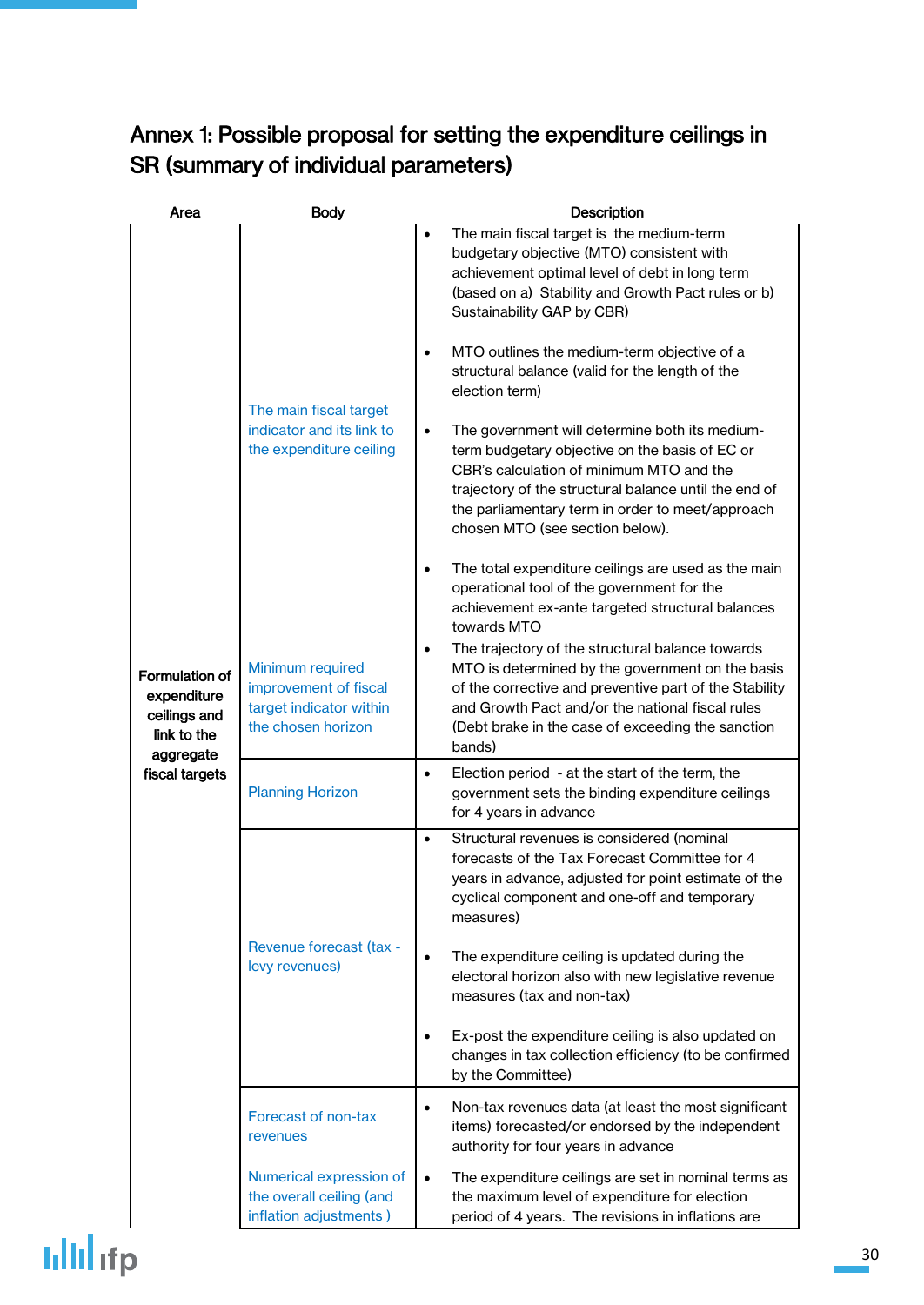|                                 |                                                                                                              | absorbed by pre-created reserve (see section<br>below)                                                                                                                                                                                                                                                                                                                                     |
|---------------------------------|--------------------------------------------------------------------------------------------------------------|--------------------------------------------------------------------------------------------------------------------------------------------------------------------------------------------------------------------------------------------------------------------------------------------------------------------------------------------------------------------------------------------|
|                                 | Reserve                                                                                                      | The reserve is determined ex-ante as "Contingency<br>$\bullet$<br>margin", which mainly covers the forecast deviations<br>from macroeconomic shocks (mainly real GDP<br>growth and inflation)<br>Reserve volume is increasing towards the end of the                                                                                                                                       |
|                                 |                                                                                                              | period when uncertainty is higher<br>The reserve can be used for expenditure measures<br>$\bullet$<br>resulting from the materialization of positive shocks                                                                                                                                                                                                                                |
|                                 |                                                                                                              | (e.g. higher wage expenditure due to structural<br>inflation shocks or higher real GDP growth)                                                                                                                                                                                                                                                                                             |
|                                 |                                                                                                              | The reserve is saved in case of materialization of<br>negative shocks (downward revision of growth and<br>inflation)                                                                                                                                                                                                                                                                       |
|                                 |                                                                                                              | The unused reserve can be dissolved in years t to t<br>+4 based on the assessment of cyclical or<br>structural shocks                                                                                                                                                                                                                                                                      |
|                                 |                                                                                                              | The following items are excluded from the expenditure                                                                                                                                                                                                                                                                                                                                      |
|                                 | <b>Exclusion of</b><br>expenditure items                                                                     | ceiling:<br>Expenditure related to the EU budget (including co-<br>financing and EU budget contribution)<br>Interest costs<br>$\bullet$<br>Cyclical component of expenditure on pensions<br>$\bullet$                                                                                                                                                                                      |
|                                 |                                                                                                              | Cyclical component of unemployment Benefits<br>$\bullet$                                                                                                                                                                                                                                                                                                                                   |
| Coverage and<br>Level of detail | <b>Exclusion of entities</b>                                                                                 | The expenditure ceiling includes all GG entities,<br>$\bullet$<br>except local governments and other entities with<br>their own autonomy (e.g. the Council for Budget<br>Responsibility)<br>Other GG entities and state-owned enterprises are<br>$\bullet$<br>assigned under the line ministries to which they<br>belong                                                                   |
|                                 | Aggregate ceiling's<br>split                                                                                 | The aggregate expenditure ceiling can be divided in<br>$\bullet$<br>the second step into separate ministerial chapters<br>(requires quantification of no policy change at<br>ministerial level for budget negotiations)                                                                                                                                                                    |
| Obligatory<br>nature            | Legal liability of ceilings                                                                                  | The definition of ceilings is anchored in the<br>$\bullet$<br>Constitutional Budget Responsibility Act or in the<br><b>Budgetary Rules Act</b><br>The quantification / update of the ceilings is<br>٠<br>provided under the State Budget Act (indicatively in<br>the Stability Program)<br>Parliament also approves setting and updating of<br>$\bullet$<br>aggregate expenditure ceilings |
|                                 | Technical update of the<br>ceiling (beyond the<br>reserve framework)<br>during the electoral<br>term horizon | Statistical changes (new entities)<br>$\bullet$<br>an increase of the expenditure ceiling based on<br>→<br>revenues of new entities<br>New revenue measures adopted during the election<br>$\bullet$<br>horizon (including tax expenditures) not accounted<br>in the original ceiling including significant shifts in<br>tax collection efficiency                                         |

# **ulul** ifp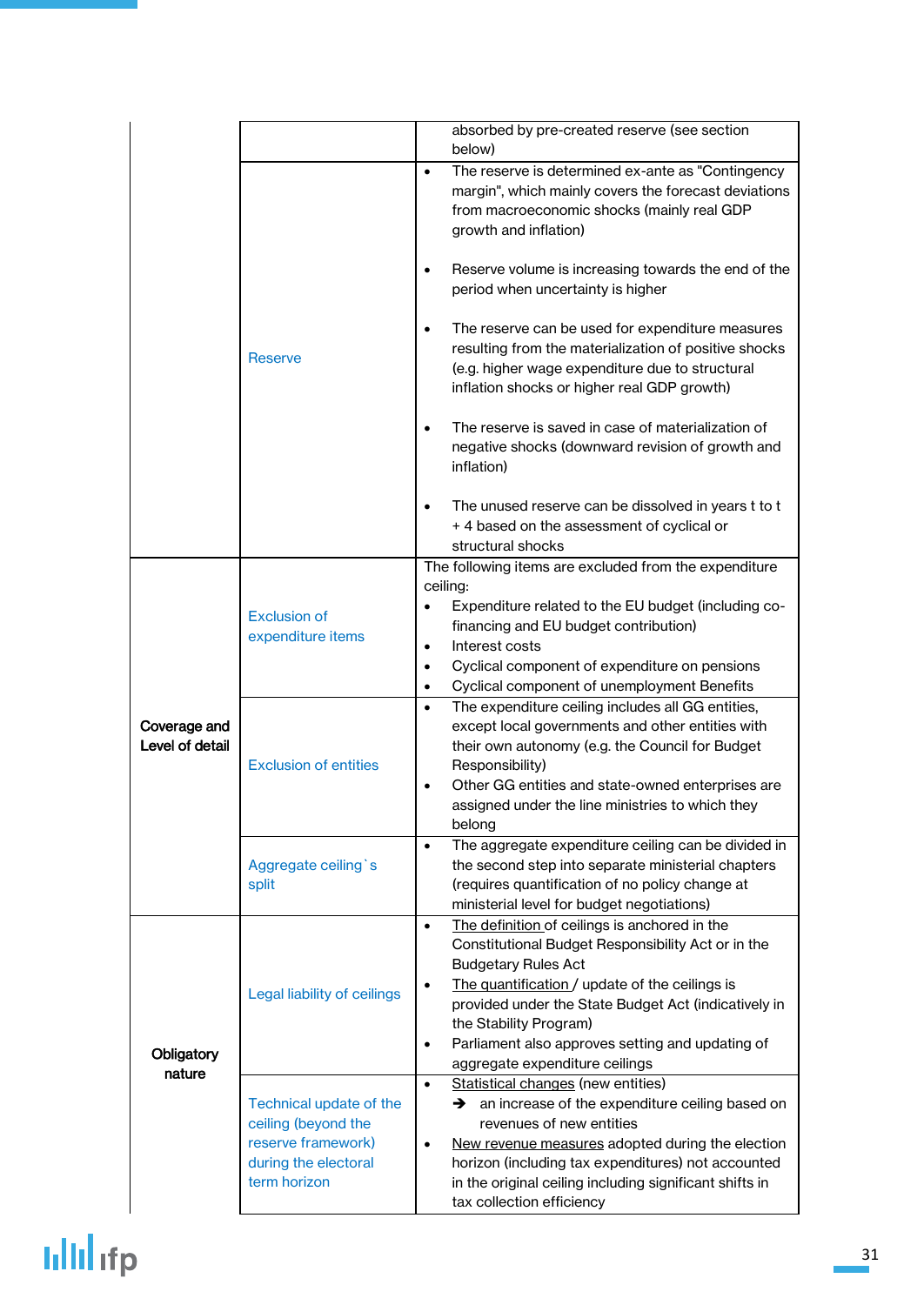|                                                                         | increase of the ex-post ceiling (for year $t + 1$ ) by<br>→<br>confirmed additional structural revenue from an<br>independent authority (estimate in year t for<br>estimate of year t-1)<br>New measures with significant impact on long-term<br>sustainability (and without the impact on fulfillment<br>of the ceiling)<br>an update of the ceiling on the impact of<br>→<br>measures behind the horizon of expenditure<br>ceilings<br>Transfer of expenditure between years, e.g. up to<br>$\bullet$ |
|-------------------------------------------------------------------------|---------------------------------------------------------------------------------------------------------------------------------------------------------------------------------------------------------------------------------------------------------------------------------------------------------------------------------------------------------------------------------------------------------------------------------------------------------------------------------------------------------|
| <b>Transfers between</b><br><b>vears</b>                                | 1% of the limit, are allowed<br>The individual transfers are approved by the<br>government on the proposal of the line ministers<br>The amount of transferred expenditures is reported<br>$\bullet$<br>separately as so-called "side pocket" (i.e. out of<br>limit)                                                                                                                                                                                                                                     |
| Escape clauses (to be<br>reviewed at later stage)                       | Unexpected expenditure in terms of the<br>$\bullet$<br>constitutional law (rescue of the banking sector,<br>natural disaster)<br>→ considered as one-off expenditure impact (e.g.,<br>the rescue of the banking sector)<br>Great recession (the drop in year-on-year GDP<br>growth by 12 percentage points over two<br>consecutive years)<br>$\rightarrow$ Authorization to increase the limit as decided by<br>the National Council of the Slovak Republic on<br>the basis of the CBR standpoint       |
| <b>Correction mechanism</b>                                             | without automatic compensation of deviations, or<br>only in the form of a CBR recommendation:                                                                                                                                                                                                                                                                                                                                                                                                           |
| Decisions on adjusting<br>the ceiling (or activating<br>escape clauses) | Public opinion of CBR<br>$\bullet$                                                                                                                                                                                                                                                                                                                                                                                                                                                                      |

# **Iilli** ifp

Ī